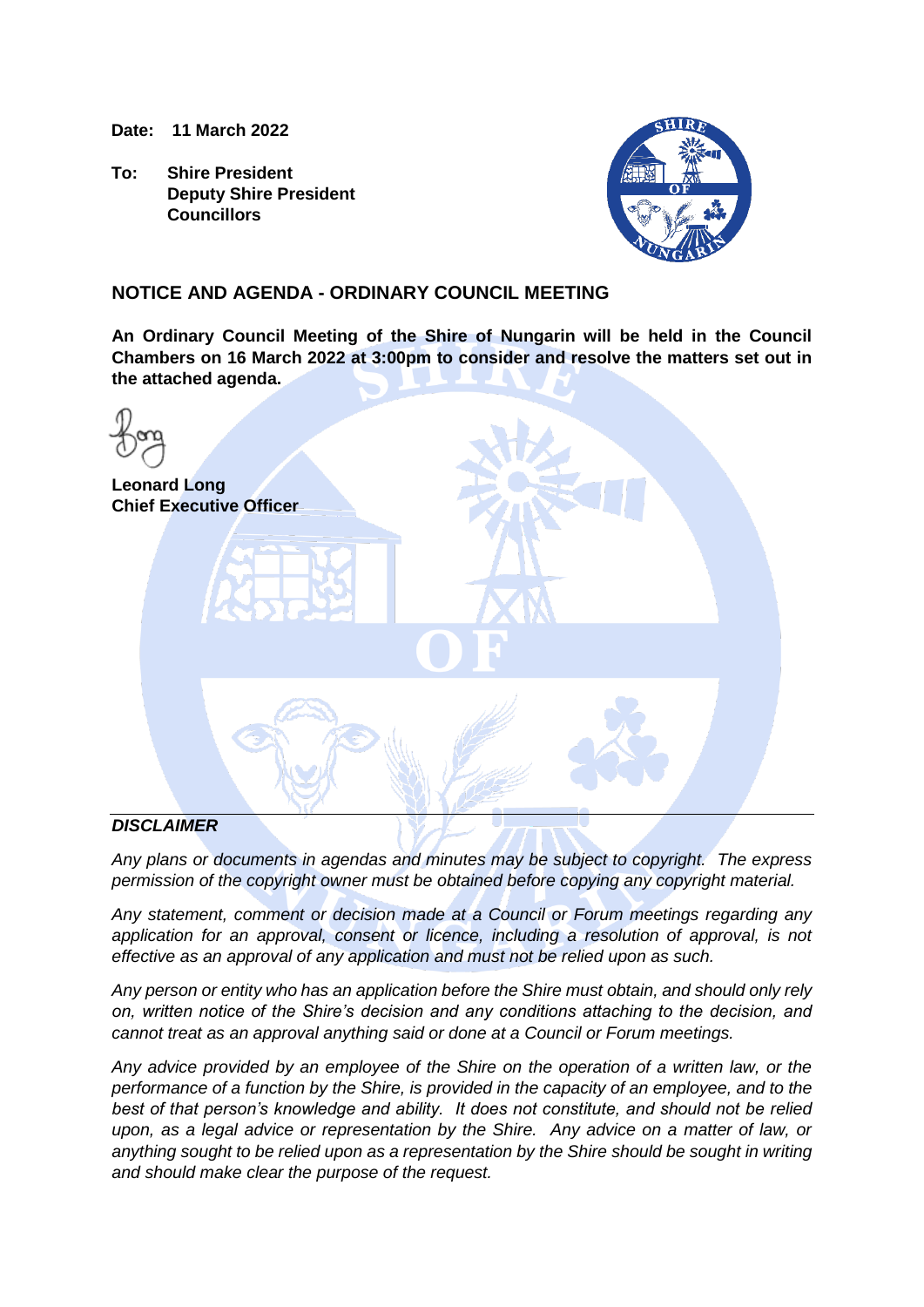## **PUBLIC QUESTION TIME**

- 1. The order of business allows for a Public Question time at the beginning of the meeting.
- 2. If you wish to ask a question about an agenda item before it is considered then it is recommended to be made at the Public Question Time item on the agenda in accordance with Council's Procedures and Guidelines for Public Question Time.
- 3. The visual or vocal recording of Council meeting proceedings is expressly prohibited, unless the prior approval of the Council has been given.

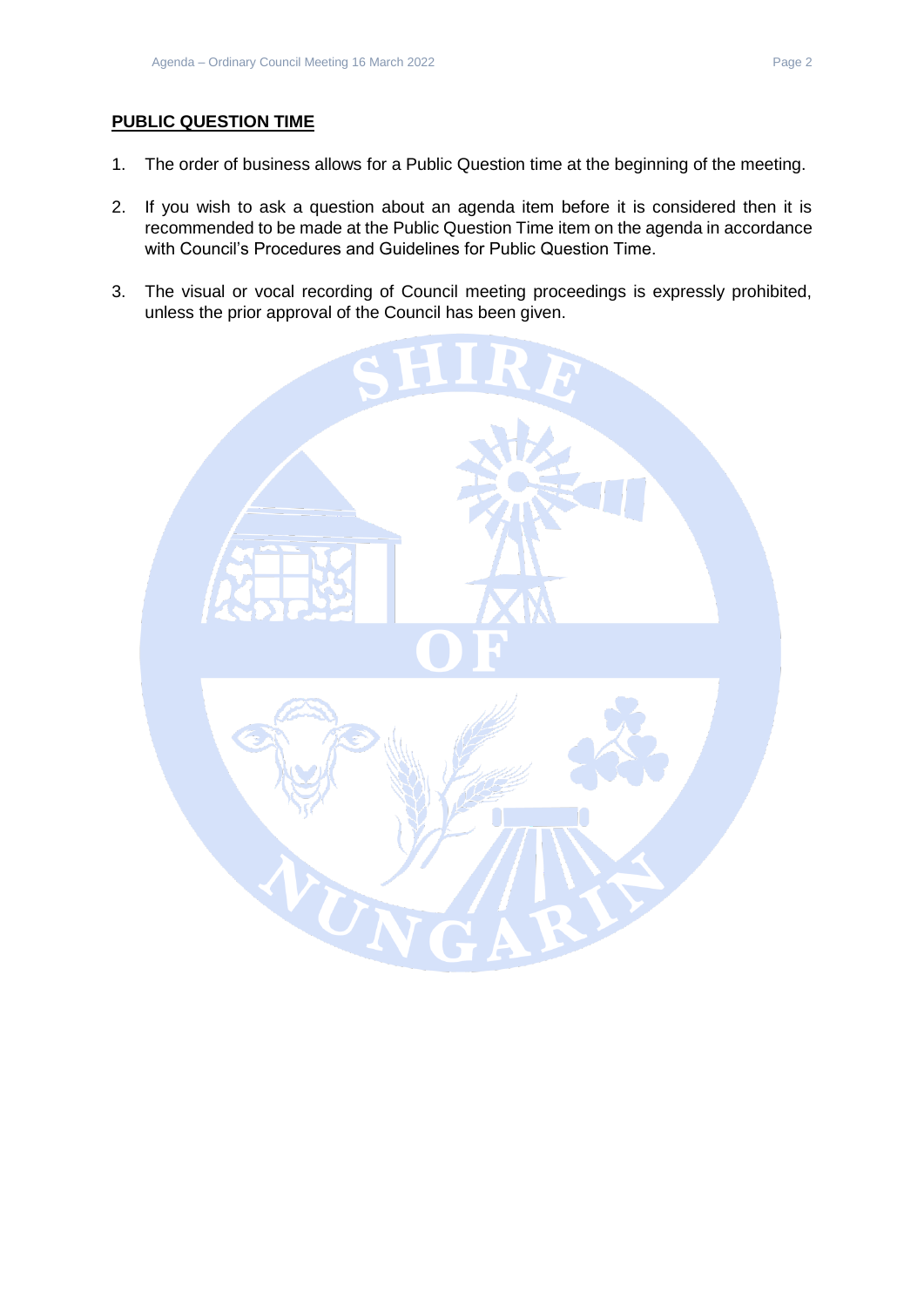| 1.  |      |                                                                            |  |
|-----|------|----------------------------------------------------------------------------|--|
| 2.  |      |                                                                            |  |
|     | 2.1  |                                                                            |  |
|     | 2.2  |                                                                            |  |
|     | 2.3  |                                                                            |  |
|     |      |                                                                            |  |
|     | 3.1  |                                                                            |  |
|     | 3.2  |                                                                            |  |
|     |      |                                                                            |  |
|     | 4.1  | RESPONSE TO PREVIOUS PUBLIC QUESTIONS TAKEN ON NOTICE  6                   |  |
|     | 4.2  |                                                                            |  |
|     |      |                                                                            |  |
|     | 5.1  | FINANCIAL AND PROXIMITY INTEREST <b>MANUAL AND THE REST AND RESIDENT</b> S |  |
|     | 5.2  | DISCLOSURES OF INTEREST THAT MAY CAUSE A CONFLICT                          |  |
| 6.  |      | ANNOUNCEMENT BY THE PRESIDING MEMBER (WITHOUT DISCUSSION)  6               |  |
| 7.  |      | PREVIOUS COUNCIL MEETING MINUTES <b>AND ALL ALL ALL AND ACCOUNCIL</b> 6    |  |
|     | 7.1  |                                                                            |  |
| 8.  |      |                                                                            |  |
|     | 8.1  |                                                                            |  |
|     | 8.2  | LISTING OF PAYMENTS FOR THE MONTH OF FEBRUARY 2022 13                      |  |
|     | 8.3  | MONTHLY STATEMENT OF FINANCIAL ACTIVITY FOR THE PERIOD                     |  |
|     | 8.4  |                                                                            |  |
|     | 8.5  |                                                                            |  |
|     | 8.6  | ADOPTION - NUNGARIN CARAVAN BASE FUTURE MASTER PLAN 26                     |  |
|     | 8.7  | <b>REQUEST TO REDUCE FEES - AUSTRALIAN ARMY CADETS CAMP 29</b>             |  |
|     | 8.8  | <b>REQUEST TO USE COUNCIL WATER AND LAND FOR CARWASH DURING</b>            |  |
| 9.  |      |                                                                            |  |
|     |      |                                                                            |  |
| 10. |      |                                                                            |  |
| 11. |      |                                                                            |  |
|     | 11.1 |                                                                            |  |
|     | 11.2 | <b>CONFIDENTIAL ITEM: CHIEF EXECUTIVE OFFICER ANNUAL</b>                   |  |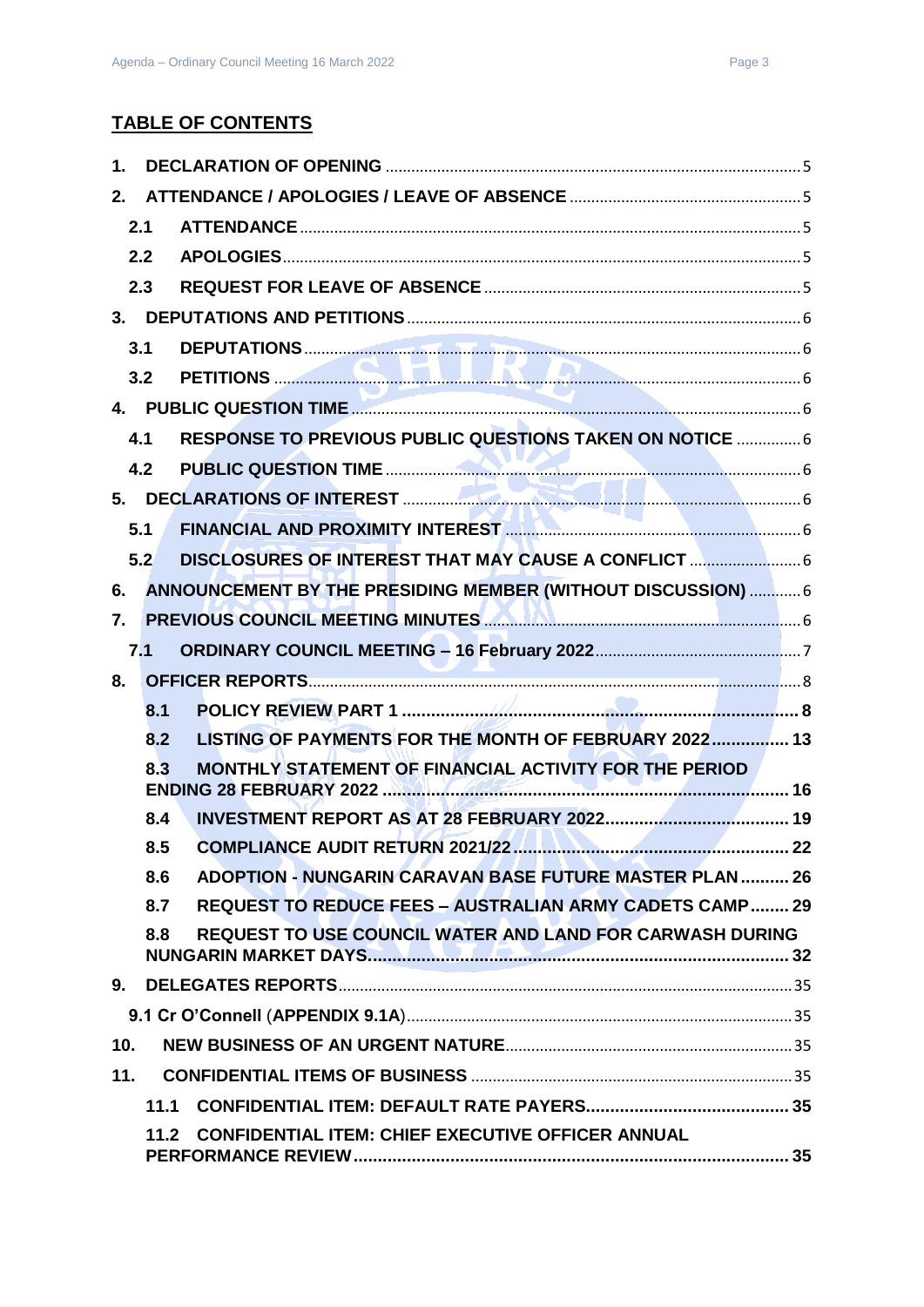| 12. |  |
|-----|--|
|-----|--|

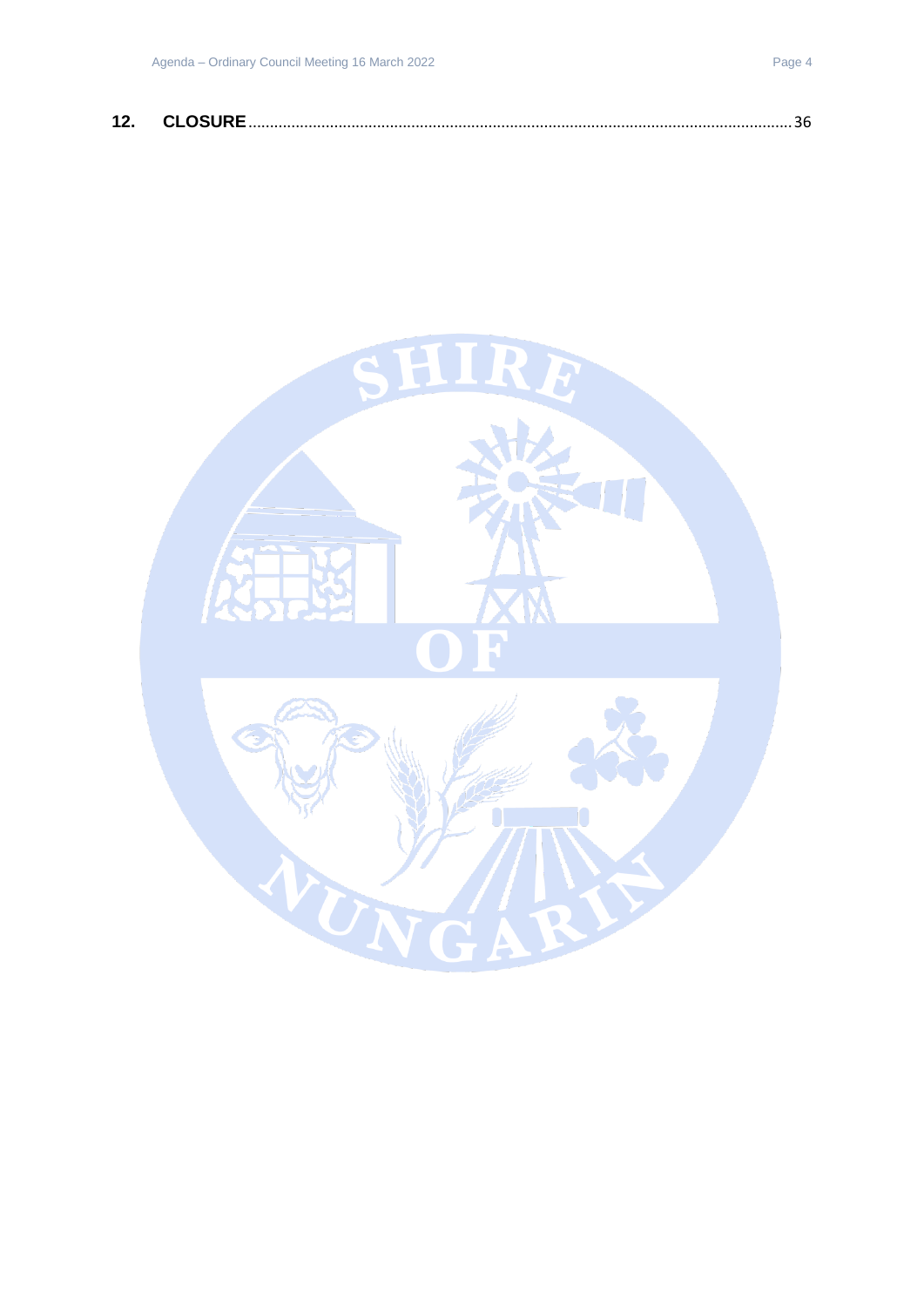## **AGENDA**

### <span id="page-4-0"></span>**1. DECLARATION OF OPENING**

Council recognises it is permissible to record the Shire's Council and Forum Meetings in the written, sound, vision medium (or any combination of the mediums) when open to the public. However, people who intend to record meetings are requested to inform the Presiding Member of their intention to do so.

The Presiding Member declared the meeting open at \_\_\_pm.

## *Affirmation of Civic Duty and Responsibility as Read*

*I make this Affirmation in good faith on behalf of Councillors and Officers of the Shire of Nungarin. We collectively declare we will duly, faithfully, honestly and with integrity fulfil the duties of our respective office and positions for all the people in the district according to the best of our judgment and ability.*

Acknowledgement of Traditional Custodians

We wish to acknowledge the Traditional Custodians of the land we are meeting on, the Njaki Njaki Nyoongar people, and recognise the contribution of Elders past, present and future.

## <span id="page-4-2"></span><span id="page-4-1"></span>**2. ATTENDANCE / APOLOGIES / LEAVE OF ABSENCE**

## **2.1 ATTENDANCE**

## **Councillors**

Shire President Cr P de Lacy Deputy Shire President Cr G Coumbe Elected Member Cr RE O'Connell Elected Member **Cr K Dayman** Elected Member Cr J Davis Elected Member Cr W Lee Elected Member Cr M Caughey

## **Council Officers**

Chief Executive Officer Mr L Long Manager Works & Services Mr C Large

## **Observers / Visitors**

- <span id="page-4-3"></span>**2.2 APOLOGIES**
- <span id="page-4-4"></span>**2.3 REQUEST FOR LEAVE OF ABSENCE**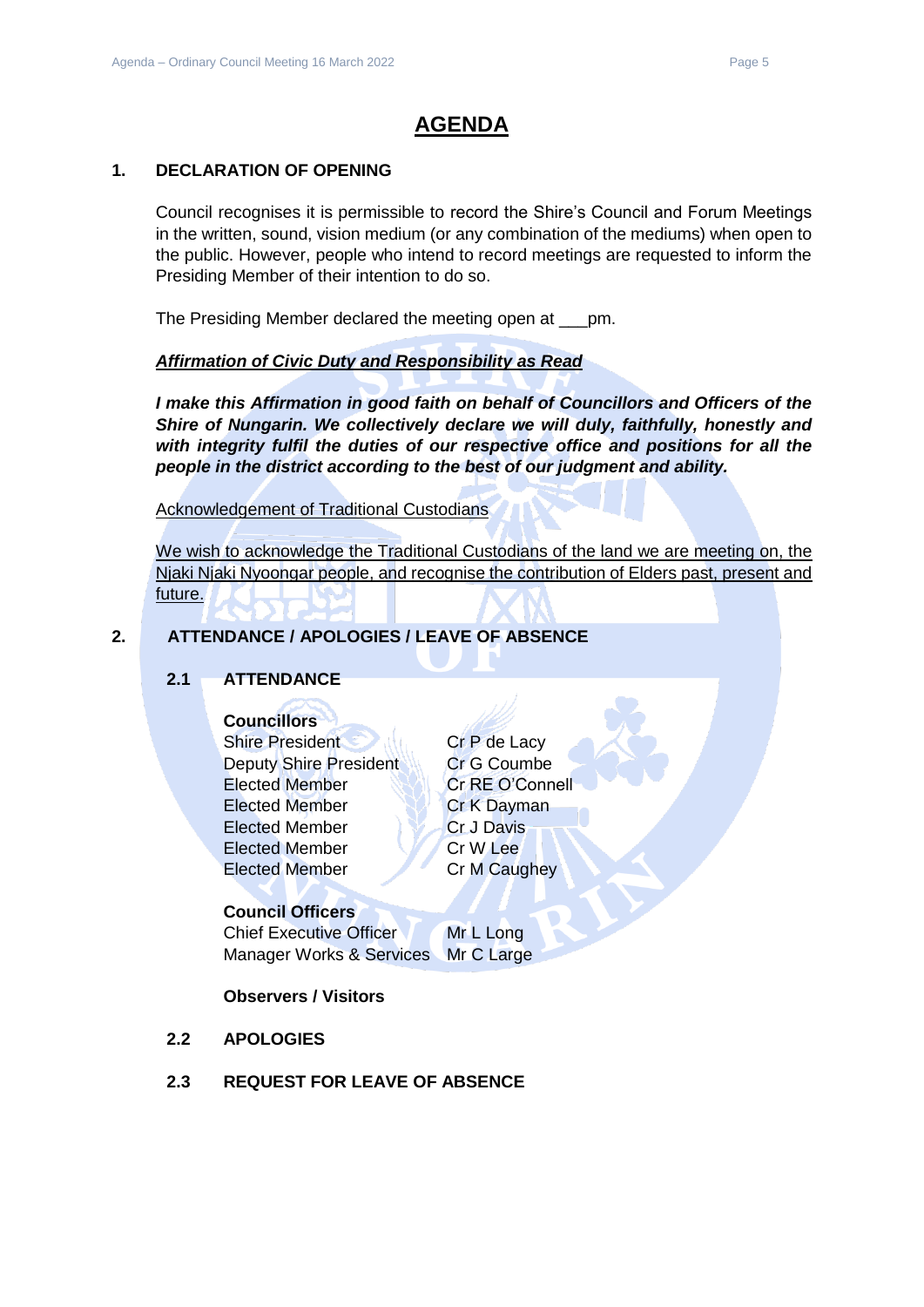## <span id="page-5-1"></span><span id="page-5-0"></span>**3. DEPUTATIONS AND PETITIONS**

## **3.1 DEPUTATIONS**

## **3.2 PETITIONS**

## <span id="page-5-3"></span><span id="page-5-2"></span>**4. PUBLIC QUESTION TIME**

- a. Public Question Time provides the public with an opportunity to put questions to the Council. Questions should only relate to the business of the Council and should not be a statement or personal opinion.
- b. During the Council meeting, after Public Question Time no member of the public may interrupt the meeting's proceedings or enter into conversation.
- c. Whenever possible, questions should be submitted in writing at least 48 hours prior to the start of the meeting.
- d. All questions should be directed to the President and only questions relating to matters affecting Council may be answered at an Ordinary Council Meeting, and at a Special Council Meeting only questions that relate to the purpose of the meeting may be answered. Questions may be taken on notice and responded to after the meeting, at the discretion of the Presiding Member.
- e. The Presiding member will control Question Time and ensure each person wishing to ask a question states their name and address before asking the question. If the question relates to an item on the agenda, the item number should also be stated. In general, persons seeking to ask questions will be given two (2) minutes within which to address their question to Council. The Presiding Member may shorten or lengthen this time at their discretion.

## <span id="page-5-4"></span>**4.1 RESPONSE TO PREVIOUS PUBLIC QUESTIONS TAKEN ON NOTICE**

- **4.2 PUBLIC QUESTION TIME**
- <span id="page-5-7"></span><span id="page-5-6"></span><span id="page-5-5"></span>**5. DECLARATIONS OF INTEREST**
	- **5.1 FINANCIAL AND PROXIMITY INTEREST**
	- **5.2 DISCLOSURES OF INTEREST THAT MAY CAUSE A CONFLICT**
- <span id="page-5-9"></span><span id="page-5-8"></span>**6. ANNOUNCEMENT BY THE PRESIDING MEMBER (WITHOUT DISCUSSION)**
- <span id="page-5-10"></span>**7. PREVIOUS COUNCIL MEETING MINUTES**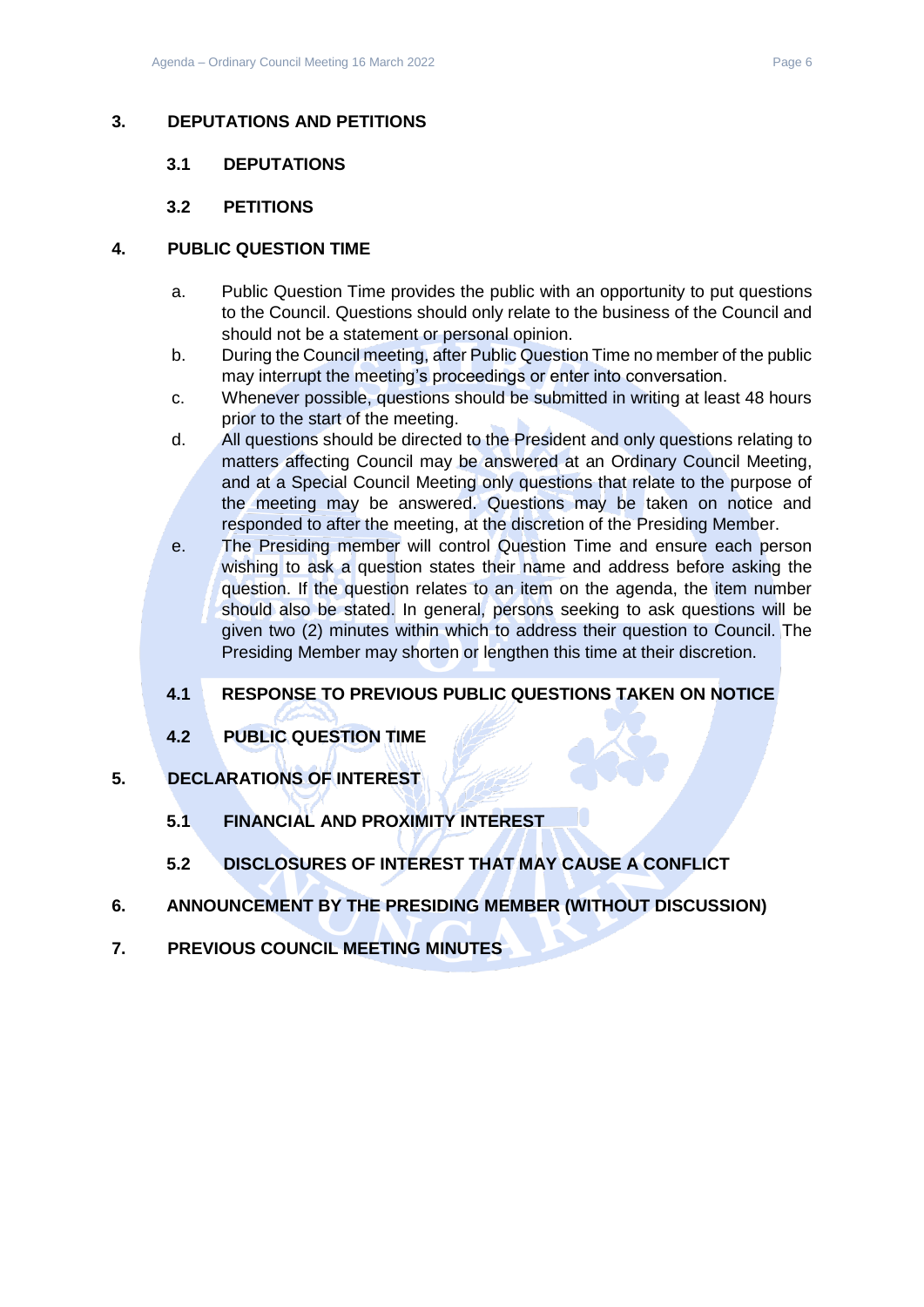## <span id="page-6-0"></span>**7.1 ORDINARY COUNCIL MEETING – 16 February 2022**

**OFFICER RECOMMENDATION…./03/22** 

**That the Minutes of the Ordinary Council Meeting held on 16 February 2022 be confirmed as being a true and accurate record.**

**Moved: ......................... Seconded: .........................**

**.......................... ... / ...** 

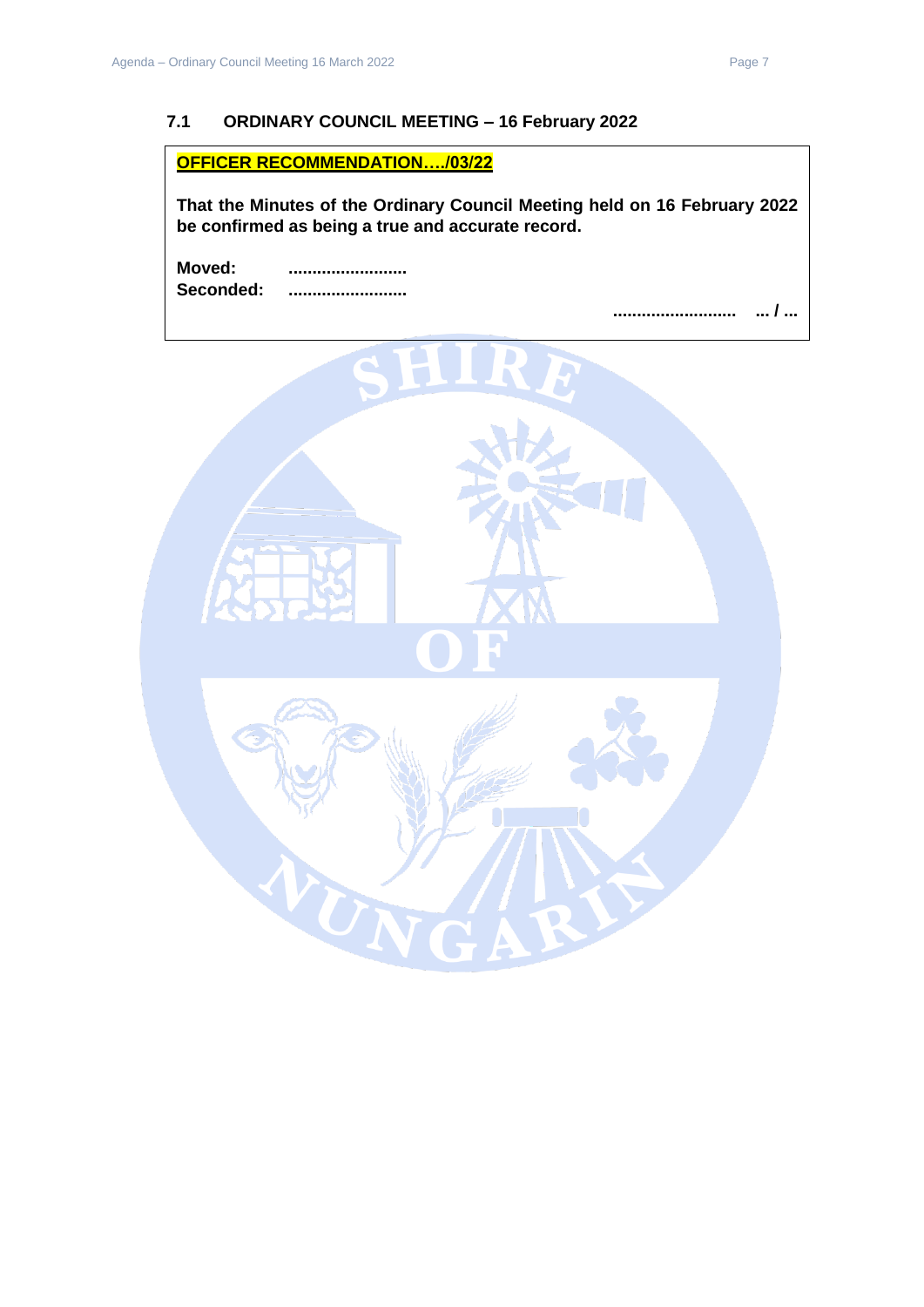#### <span id="page-7-0"></span>**8. OFFICER REPORTS**

<span id="page-7-1"></span>

| 8.1<br><b>POLICY REVIEW PART 1</b> |                                       |  |
|------------------------------------|---------------------------------------|--|
| File Ref:                          | 3.11                                  |  |
| <b>Previous Item Ref:</b>          | Nil                                   |  |
| <b>Applicant:</b>                  | Nil                                   |  |
| <b>Author and Title:</b>           | Leonard Long, Chief Executive Officer |  |
| <b>Declaration of Interest:</b>    | Nil                                   |  |
| <b>Voting Requirements</b>         | <b>Absolute Majority</b>              |  |
| <b>Attachment Number:</b>          | 8.1A - Policy Manual Part 1           |  |

**OFFICER RECOMMENDATION …./03/22** 

**That Council Resolves to:**

**1. Adopt the revised Policy Manual Part 1 attached as attachment 8.1A.**

**Moved: ......................... Seconded: .........................**

**Absolute Majority Required**

**.......................... ... / ...** 

## **IN BRIEF**

Council is requested to consider the adoption of Part 1 of the Policy Manual attached as **Attachment 8.1A**.

## **BACKGROUND**

Extensive research and internal consultation has been necessary in order to achieve documentation which completely supersedes Council's previous policy manual and will be the basis for all future reporting and subsequent decision making.

To achieve this outcome there are three essential components to each policy which identify:

- 1. Whether the policy is a requirement of legislation (in which case the legislation is identified).
- 2. Whether the policy has an associated management procedure which will then form part of internal procedures (requiring approval of the Chief Executive Officer).
- 3. Whether the policy has an associated delegation which will then form part of the delegation register.

The objectives of Council's policies are:

- To provide Council with a formal written record of policy decisions;
- To provide employees with clear direction to respond to issues and act in accordance with the Council's direction;
- To enable Councillors to adequately handle general enquiries relating to the role of Council;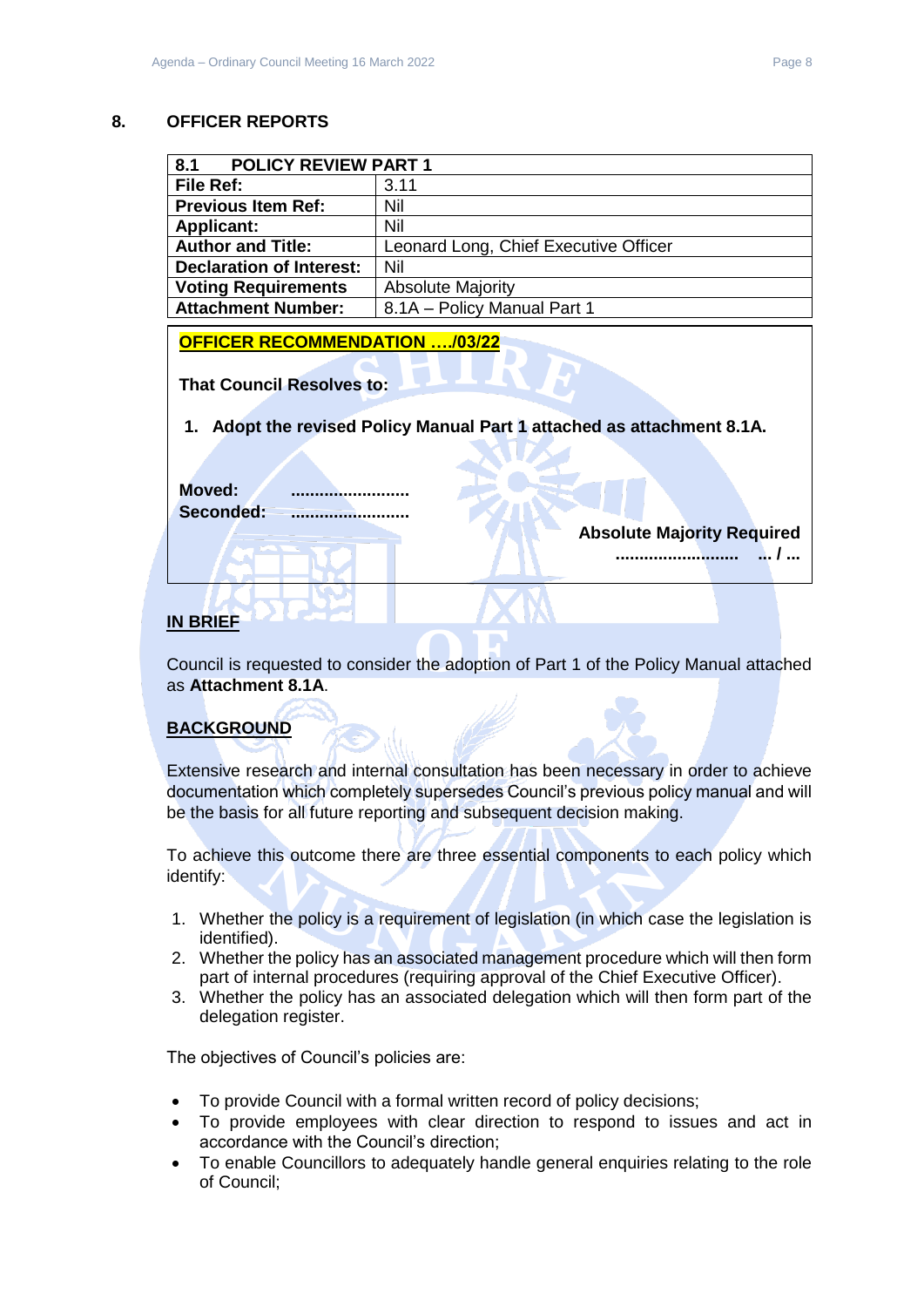- To enable Council to maintain a process to continually review policy decisions and to ensure they are in keeping with the community expectations, current legislative trends and circumstances; and
- To enable residents to obtain immediate advice on matters of Council policy.

Council decisions on single issues are not considered policy. Changes to policy will only be made as a result of:

- An annual operational review; or
- A Council decision arising from an agenda item.

#### **REPORT DETAIL**

Policies assist the administration in their day to day functions enabling decisions to be made without the requirement of obtaining a Council decision. Without policies, a local government would not be able to operate in an efficient and timeous manner.

Due to the size of the Policy Manual, it will be reviewed in parts this year and be reviewed as one document in subsequent years.

Part 1 of the review looks at the existing policies contained under the heading of "Members of Council" which will be re-indexed to "Governance" or "Corporate Management", which, in terms of the functions outlined by the State Records Department are defined as follows:

**Governance**: The function of managing election of Council representative, the boundaries of the LG, and the terms and conditions for elected members.

**Corporate Management**: The function of applying broad systematic planning to define the corporate mission and determine methods of the LG's operation.

The below Table 1, lists the existing policies which are recommended to be rescinded in total.

| <b>Existing Policies to be rescinded</b> |                                                         |                                                                                                                                                                                                                                                                  |  |
|------------------------------------------|---------------------------------------------------------|------------------------------------------------------------------------------------------------------------------------------------------------------------------------------------------------------------------------------------------------------------------|--|
| <b>Existing</b>                          | <b>Policy N# and Name</b>                               | <b>Reason for rescinding</b>                                                                                                                                                                                                                                     |  |
| <b>Index</b>                             |                                                         |                                                                                                                                                                                                                                                                  |  |
|                                          | 1.01 - Corporate Direction                              | <b>Direction</b><br><b>The</b><br>Corporate<br>is<br>representative of the outcome of the<br><b>Community Strategic Plan which informs</b><br>the Corporate Business Plan. The policy<br>is therefore considered unnecessary<br>and recommended to be rescinded. |  |
| of Council<br><b>Members</b>             | 1.02 - Delegated Authority<br>- Chief Executive Officer | The policy will be replaced by the Shire<br>"Delegation Policy" which will be indexed<br>under "Corporate Management", as<br>such is considered unnecessary and<br>recommended to be rescinded.                                                                  |  |
|                                          | 1.05 - Members Travelling<br>Allowances                 | The policy only deals with one aspect of<br>Elected Members allowances and will be<br>replaced by a new policy "Members<br>Fees, Allowances and Reimbursement<br>of Expenses".                                                                                   |  |

Table 1: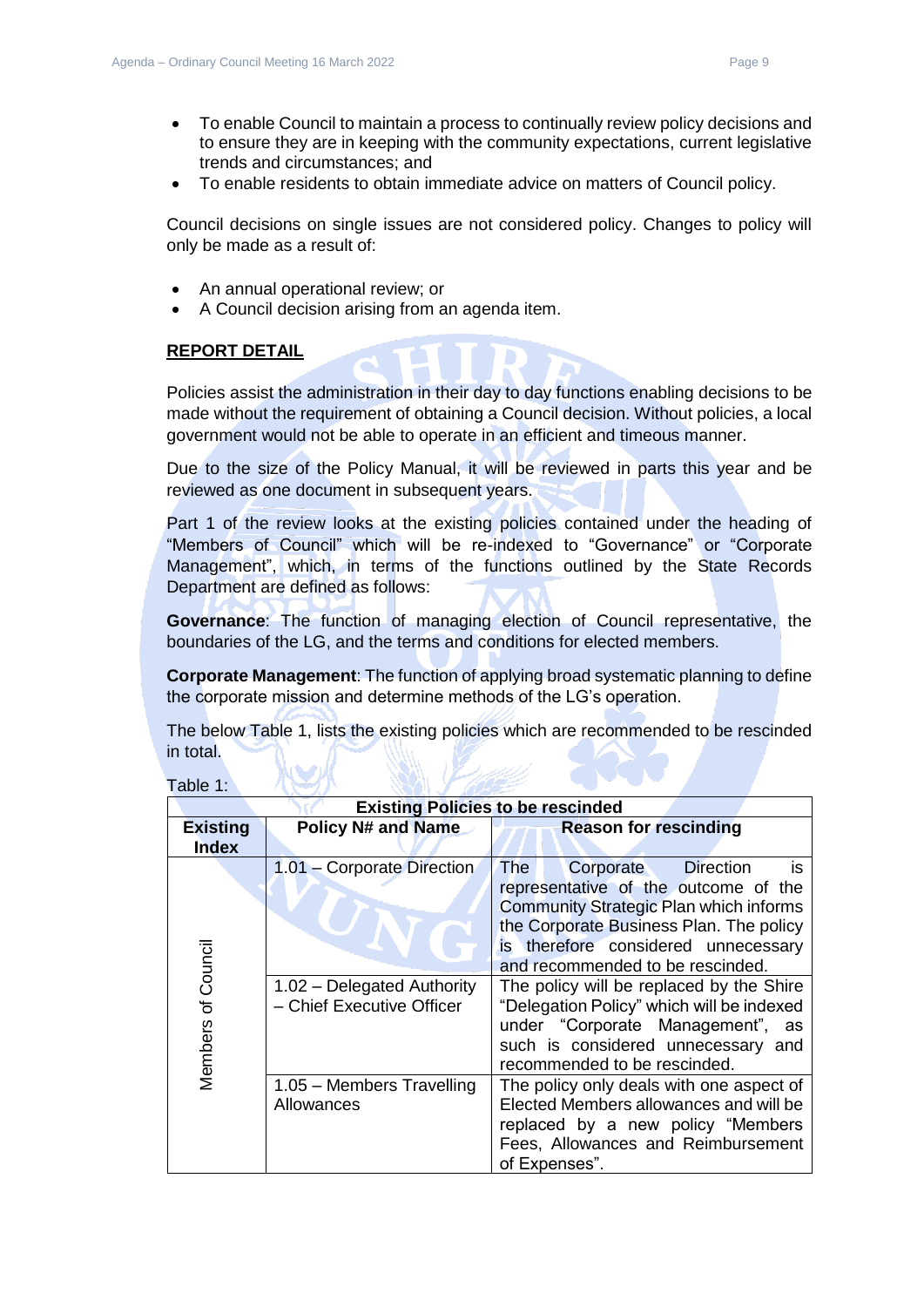|                    | 1.08 - Use of Council                            | Following a Council briefing, it has been                                         |
|--------------------|--------------------------------------------------|-----------------------------------------------------------------------------------|
|                    | Chambers                                         | indicated the policy should be rescinded                                          |
|                    |                                                  | and the use of the chambers be                                                    |
|                    |                                                  | controlled by the Chief Executive Officer.                                        |
|                    | 1.09 - Attendance of Local                       | This policy only addresses one specific                                           |
|                    | <b>Government Week</b>                           | event and has now been incorporated                                               |
|                    |                                                  | into a more detailed policy address                                               |
|                    |                                                  | "Council<br><b>Members</b><br>Continuing                                          |
|                    |                                                  | Professional<br>Development".<br>This                                             |
|                    |                                                  | renders the policy unnecessary<br>and                                             |
|                    |                                                  | recommended to be rescinded.                                                      |
|                    | 1.10 - Councillor's                              | The intentions of this policy are now                                             |
|                    | <b>Requests and Works</b>                        | captured in the "Code of Conduct for                                              |
|                    | <b>Requests</b>                                  | <b>Council Members, Committee Members</b>                                         |
|                    |                                                  | and Candidates". This renders the policy                                          |
|                    |                                                  | unnecessary and recommended to be                                                 |
|                    |                                                  | rescinded.                                                                        |
|                    | 1.11 - Pecuniary Interest -                      | The intentions of this policy are now                                             |
|                    | <b>Leaving the Council</b><br><b>Chambers</b>    | captured in the "Code of Conduct for<br><b>Council Members, Committee Members</b> |
|                    |                                                  | and Candidates". This renders the policy                                          |
|                    |                                                  | unnecessary and recommended to be                                                 |
|                    |                                                  | rescinded.                                                                        |
|                    | 1.12 - Instruments of                            | The function of delegating powers to a                                            |
|                    | <b>Delegation</b>                                | committee are controlled by the Local                                             |
|                    |                                                  | Government Act 1995. If Council does                                              |
|                    |                                                  | create a committee it is required to be                                           |
|                    |                                                  | done via a Council Resolution at which                                            |
|                    |                                                  | time it is common practice to approve                                             |
|                    |                                                  | any delegations as well as the "Terms of                                          |
|                    |                                                  | Reference".                                                                       |
|                    | 1.13 - Council Agenda<br><b>Papers Procedure</b> | This is not considered a policy but rather<br>as the heading notes a procedure.   |
|                    |                                                  | Further, matters relating to agendas are                                          |
|                    |                                                  | under s5.5<br>of the<br>captured<br>Local                                         |
|                    |                                                  | Government Act 1995. This renders the                                             |
|                    |                                                  | policy unnecessary and recommended                                                |
|                    |                                                  | to be rescinded.                                                                  |
|                    | $1.14$ – Election of                             | Council<br>has<br>moved<br>from<br>away                                           |
|                    | <b>Committees</b>                                | "Portfolios / Committees". This renders                                           |
|                    |                                                  | <b>policy</b><br>the<br>unnecessary<br>and                                        |
|                    |                                                  | recommended to be rescinded.                                                      |
| Members of Council | 1.15 - Councillor                                | The intentions of this policy are now                                             |
|                    | <b>Information Requirements</b>                  | captured in the "Code of Conduct for                                              |
|                    |                                                  | Council Members, Committee Members                                                |
|                    |                                                  | and Candidates". This renders the policy                                          |
|                    |                                                  | unnecessary and recommended to be<br>rescinded.                                   |
|                    | 1.17 - Local Laws                                | The preparation of Local Laws and its                                             |
|                    |                                                  | implementation<br>is prescribed<br>and                                            |
|                    |                                                  | regulated by the Local Government Act                                             |
|                    |                                                  | 1995.                                                                             |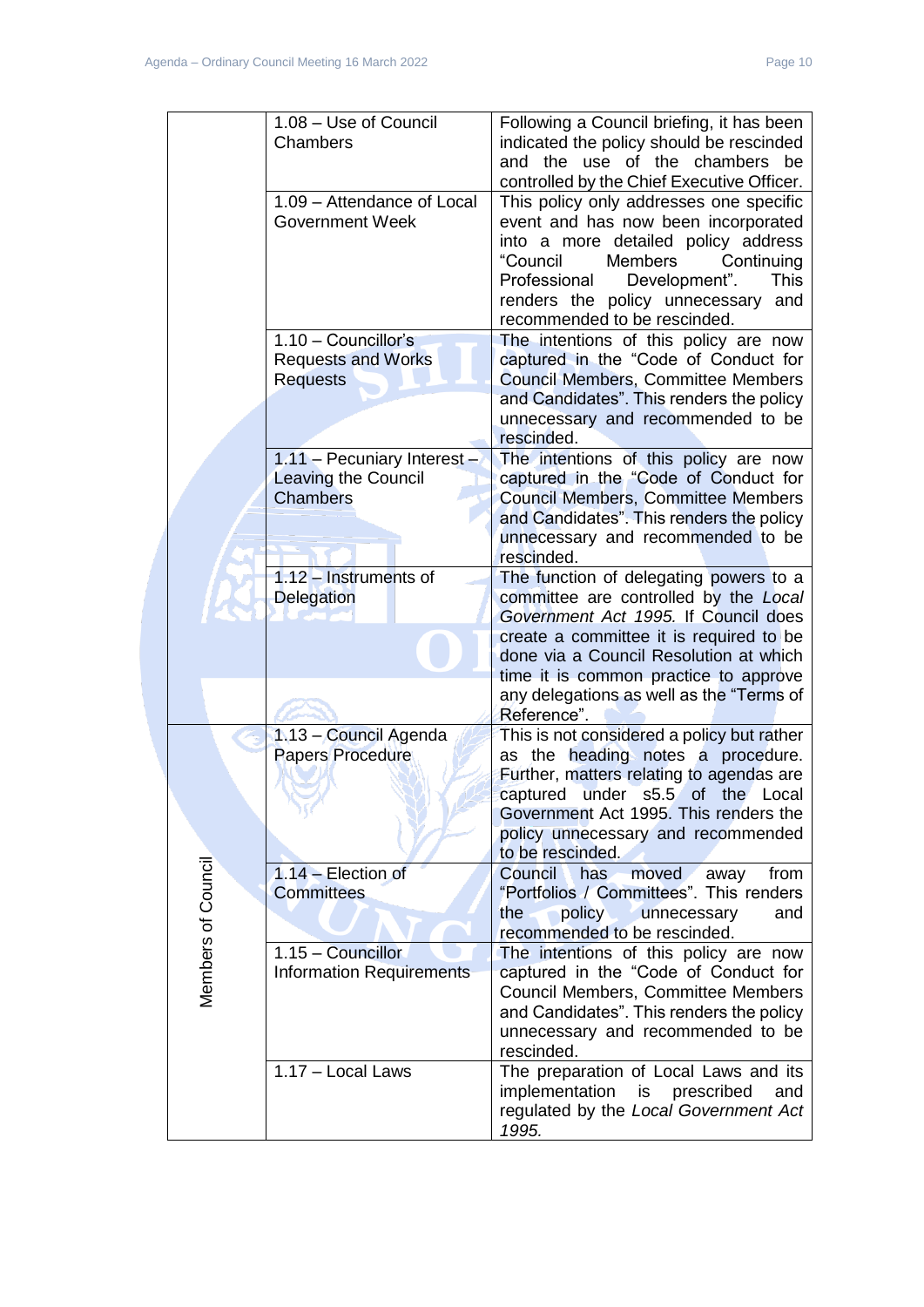| $\vert$ 1.18 – Nungarin Business | The is considered unnecessary, with     |
|----------------------------------|-----------------------------------------|
| Association and Referral of      | certain aspects of the policy content   |
| <b>Business Sector Matters</b>   | controlled by The Retail Trading Hours  |
|                                  | Act 1987, further the Nungarin Business |
|                                  | Association no longer exists.           |

The below Table 2, lists the existing policies which are recommended to be retained but re-indexed.

Table 1:

| <b>Existing Policies to be re-indexed</b>          |                                |                       |  |
|----------------------------------------------------|--------------------------------|-----------------------|--|
| <b>Existing Index</b><br><b>Policy N# and Name</b> |                                | <b>Proposed Index</b> |  |
| Members of                                         | 1.03 - Senior Employee         | Corporate Management. |  |
| Council                                            | 1.04 - Equal Opportunity       |                       |  |
|                                                    | 1.19 - Local Purchasing Policy |                       |  |

The below Table 3, lists the existing policies which are recommended to be updated / renamed.  $\sum_{i=1}^{n}$ 

Table 3:

|                 | <b>Existing Policies to be updated / renamed policies</b>                                                            |                                                                                    |  |
|-----------------|----------------------------------------------------------------------------------------------------------------------|------------------------------------------------------------------------------------|--|
| <b>Proposed</b> | <b>New Policy N# and Name</b>                                                                                        | <b>Replaced Existing Policy</b>                                                    |  |
| <b>Index</b>    |                                                                                                                      |                                                                                    |  |
| Governance      | 1.10 - Councillor's Request<br>and Works Requests.<br>1.11 - Pecuniary Interest -<br><b>Leaving Council Chambers</b> | G001 - Code of Conduct for Council<br>Members, Committee Members and<br>Candidates |  |
|                 | 1.05 - Members Travelling<br><b>Allowances</b>                                                                       | G002 - Members Fees, Allowances<br>and Reimbursement of Expenses                   |  |
|                 | 1.16 - Press Statements /<br><b>Media Interviews</b>                                                                 | G004 - Communications                                                              |  |
|                 | 1.07 - Members Attendance at<br>Conferences, Seminar,<br>Training and Induction<br>Courses                           | G005 - Council Members Continuing<br><b>Professional Development</b>               |  |
|                 | 1.06 - Retirement of<br>Councillors - Council Gift /<br><b>Function</b>                                              | G006<br>Council<br><b>Members</b><br><b>Recognition of Continuous Service</b>      |  |

The below Table 4, lists the proposed new policies.

Table 4:

| <b>Proposed new policies</b>                           |                                                           |  |
|--------------------------------------------------------|-----------------------------------------------------------|--|
| <b>New Policy N# and Name</b><br><b>Proposed Index</b> |                                                           |  |
| Governance                                             | G003 - Council Members and CEO Public Statements          |  |
|                                                        | G007 – Council Members Attendance at Events and Functions |  |

## **SHIRE OF NUNGARIN COMMUNITY STRATEGIC PLAN 2023**

| <b>Focus Area</b>                                                                    | Civic Leadership                                                |
|--------------------------------------------------------------------------------------|-----------------------------------------------------------------|
| A strong local democracy with an actively engaged community and<br><b>Aspiration</b> |                                                                 |
|                                                                                      | effective partnership.                                          |
| <b>Objective</b>                                                                     | A Shire that prospers through partnerships and good governance. |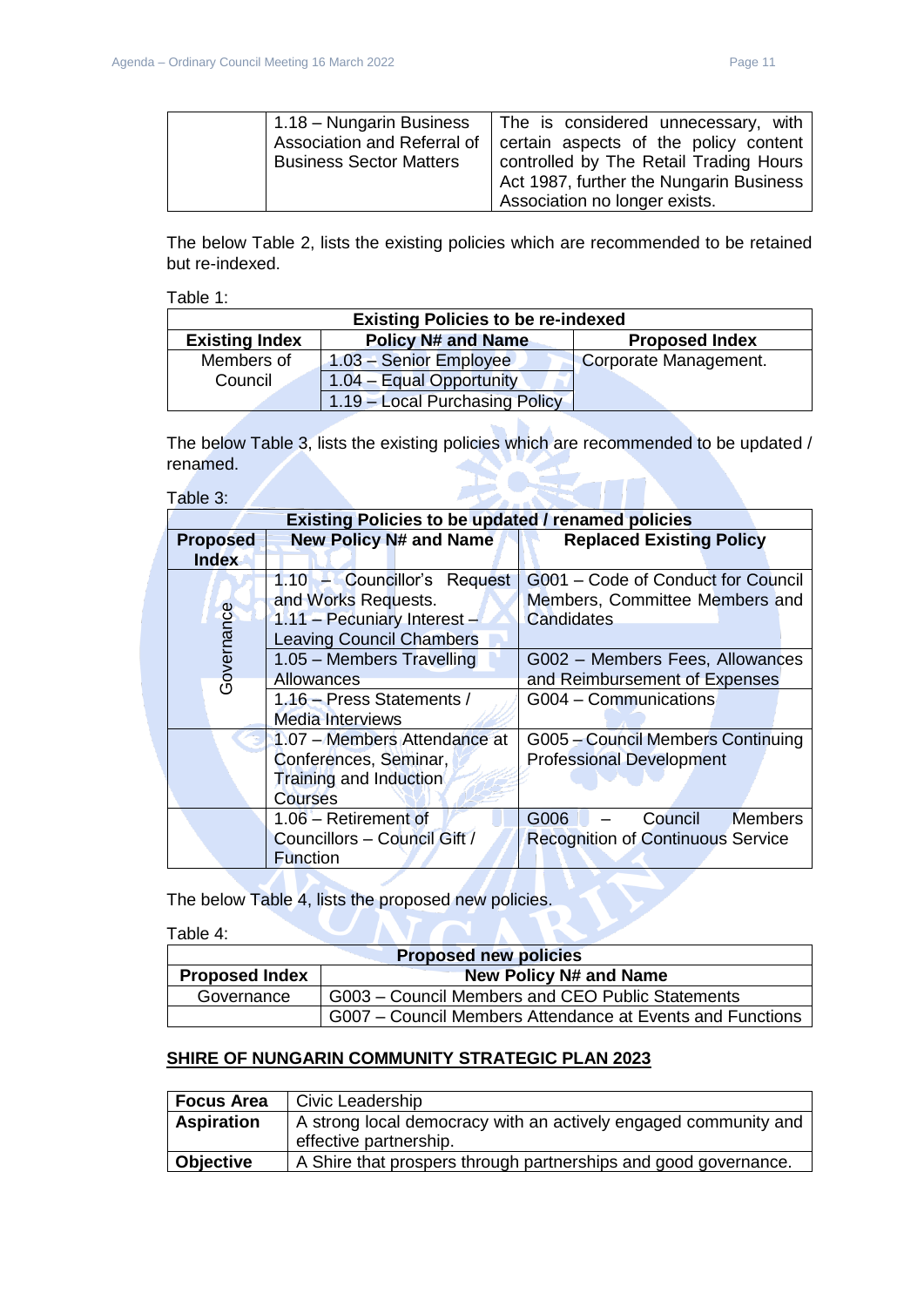# **OTHER STRATEGIC LINKS**

Nil

### **STATUTORY ENVIRONMENT**

Policies which are required as a result of statutory legislation are to contain a statement providing a reference to the relevant legislation.

Council is no longer required by legislation to conduct annual reviews of its policies, however it is considered "best practice" to do so.

### **SUSTAINABILITY AND RISK CONSIDERATIONS**

#### **Economic – (Impact on the Economy of the Shire and Region)**

The implementation of policies assist the Administration in making timeous decisions which in turn may support the economy of the Shire.

#### **Social – (Quality of life to community and / or affected land owners)** Nil

**Policy Implications**

Nil

#### **Risk Management Implications**

| <b>Risk Level</b> | <b>Comment</b>                                                       |  |
|-------------------|----------------------------------------------------------------------|--|
| High              | Failure to review the Policy Manual would be result in the Shire not |  |
|                   | complying with the relevant legislation.                             |  |

## **CONSULTATION**

Part 1 of the review of the Policy Manual has been discussed with the Councillors at a briefing session.

## **RESOURCE IMPLICATIONS**

**Financial** Nil

**Workforce** Nil

end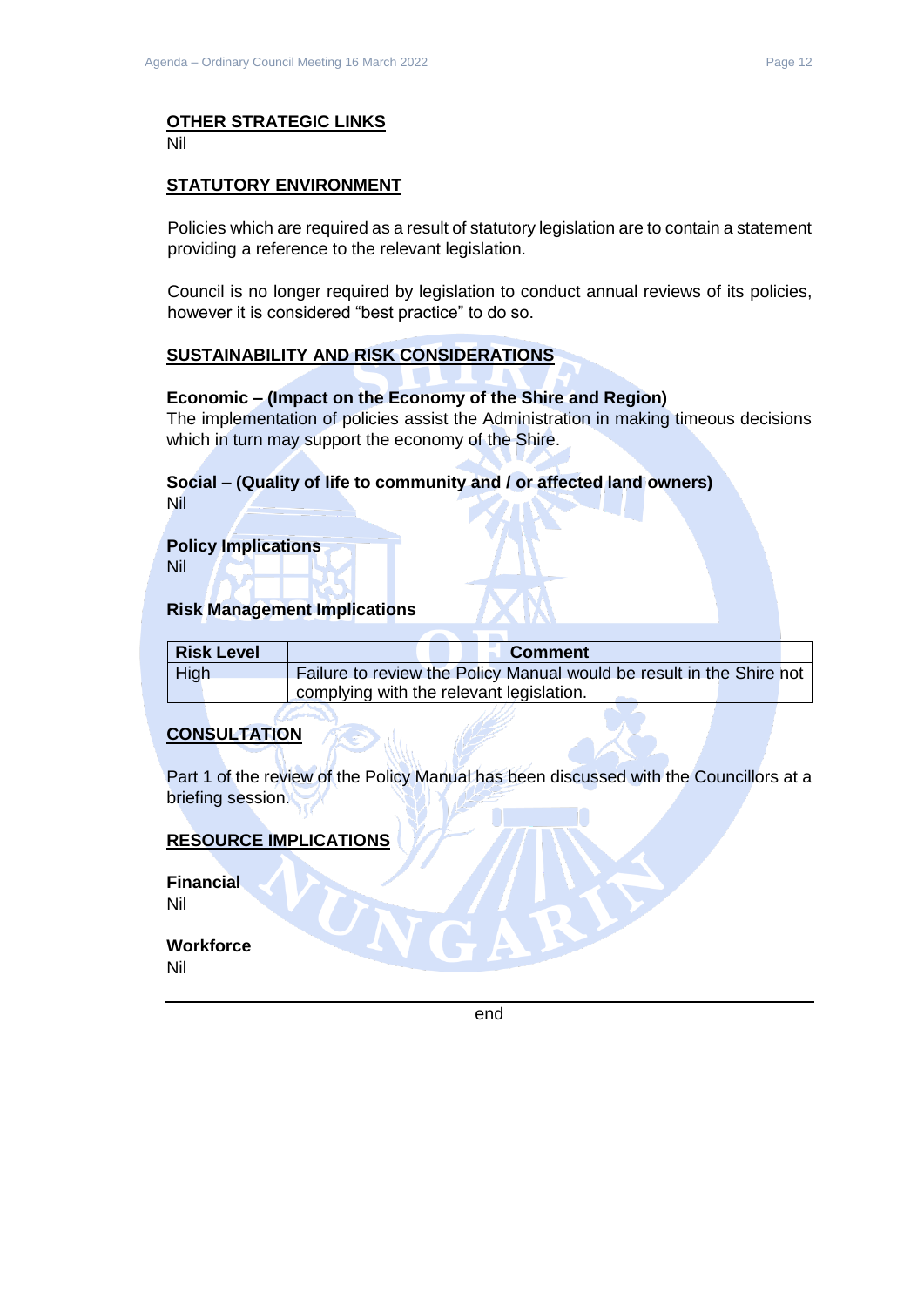<span id="page-12-0"></span>

| 8.2<br><b>LISTING OF PAYMENTS FOR THE MONTH OF FEBRUARY 2022</b> |                                     |                                                                      |  |  |
|------------------------------------------------------------------|-------------------------------------|----------------------------------------------------------------------|--|--|
| <b>File Ref:</b>                                                 |                                     | 10.13 Payment Listings                                               |  |  |
| <b>Previous Items:</b>                                           | Nil                                 |                                                                      |  |  |
| <b>Applicant:</b>                                                | Nil                                 |                                                                      |  |  |
| <b>Author and Title:</b>                                         | Vanessa Seward, Executive Assistant |                                                                      |  |  |
| <b>Declaration of Interest:</b>                                  | Nil                                 |                                                                      |  |  |
| <b>Voting Requirements:</b>                                      | <b>Absolute Majority</b>            |                                                                      |  |  |
| <b>Attachment Number</b>                                         | 8.2A - February 2022 Payment List   |                                                                      |  |  |
| <b>OFFICER RECOMMENDATION /03/22</b>                             |                                     |                                                                      |  |  |
| <b>That Council Resolves to:</b>                                 |                                     |                                                                      |  |  |
| 1.<br>2022:                                                      |                                     | Receive the following payments made throughout the month of February |  |  |
| <b>Municipal</b>                                                 | <b>Cheque</b><br><b>EFT</b>         | \$32,912.95<br>\$270,078.28                                          |  |  |
|                                                                  | <b>Direct Debit</b>                 | $$$ 10,921.30<br>\$313,912.53                                        |  |  |
| <b>Trust</b>                                                     | Cheque -                            | Nil                                                                  |  |  |
|                                                                  | <b>Grand Total</b>                  | \$313,912.53                                                         |  |  |
|                                                                  |                                     |                                                                      |  |  |
| <b>Moved:</b>                                                    |                                     |                                                                      |  |  |
| Seconded:                                                        |                                     |                                                                      |  |  |

### **IN BRIEF**

The purpose of this report is to present the listing of payments made from the Shire's Municipal and Trust funds throughout the month of February 2022

di City

## **BACKGROUND**

The attached appendix lists the payments from Council Municipal and Trust funds for the month applicable as per requirements of the *Local Government Act 1995* and the *Local Government (Financial Management) Regulations 1996*.

As per Regulation 13 of the *Local Government (Financial Management) Regulations 1996* the following information is required to be presented to Council;

- The Payee's name;
- The amount of the payment;
- The date of the Payment; and
- Sufficient information to identify the transaction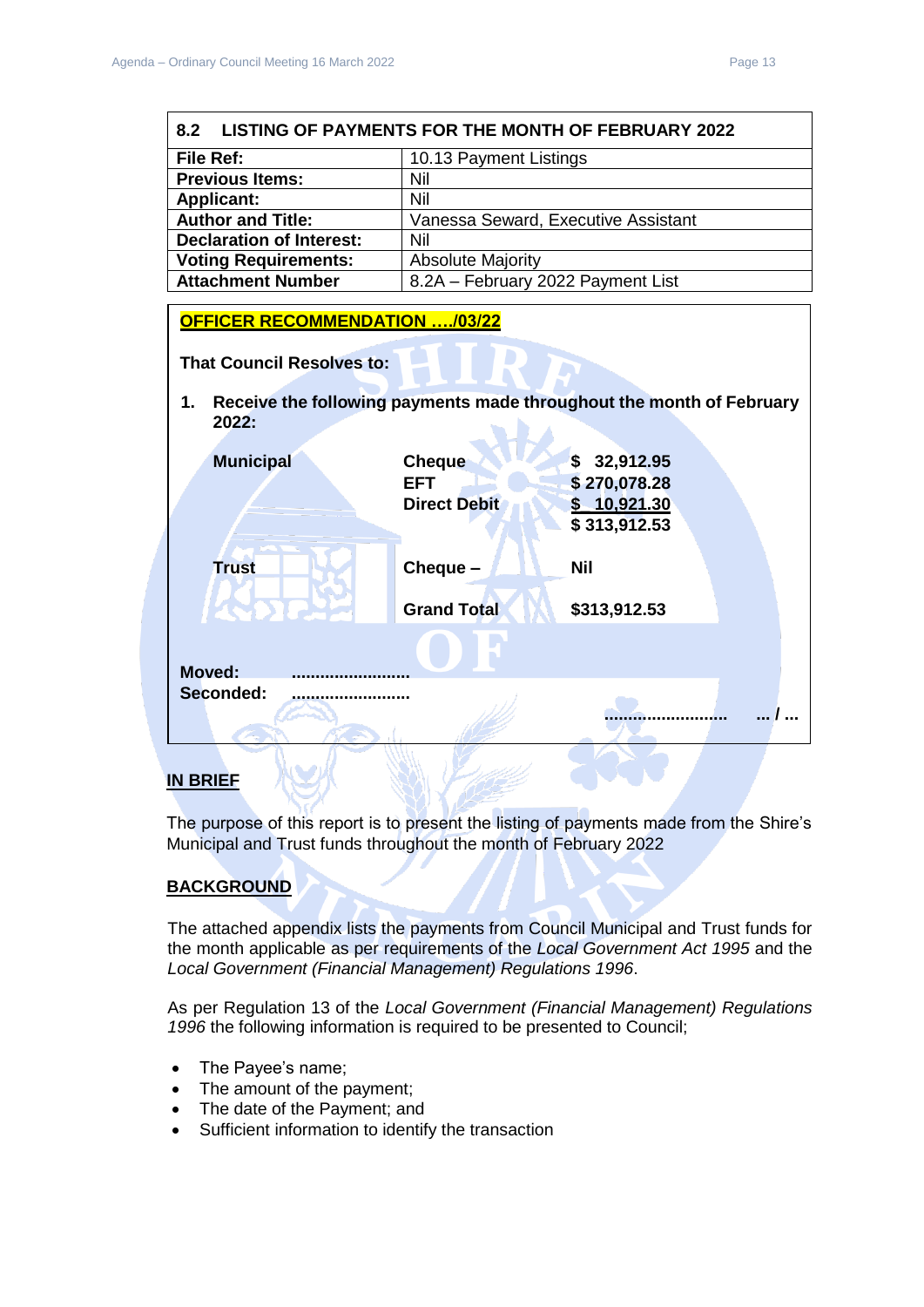### **REPORT DETAIL**

As Council has delegated authority to the Chief Executive Officer to execute payments from the municipal fund and the trust fund a list of accounts paid are required to be submitted to Council showing the prescribe information.

### **SHIRE OF NUNGARIN COMMUNITY STRATEGIC PLAN 2023**

| <b>Focus Area</b> | Civic Leadership                                                                          |
|-------------------|-------------------------------------------------------------------------------------------|
| <b>Aspiration</b> | A strong local democracy with an actively engaged community and<br>effective partnership. |
| Objective         | Annually review compliance methods.                                                       |

#### **OTHER STRATEGIC LINKS**

Nil

## **STATUTORY ENVIRONMENT**

As per Regulation 13 of the *Local Government (Financial Management) Regulations 1996* the following is required;

- (1) If the local government has delegated to the CEO the exercise of its power to make payments from the municipal fund or the trust fund, a list of accounts paid by the CEO is to be prepared each month showing for each account paid since the last such list was prepared
	- (a) the payee's name;
	- (b) the amount of the payment;
	- (c) the date of the payment; and
	- (d) sufficient information to identify the transaction.
- (2) A list of accounts for approval to be paid is to be prepared each month showing (a) for each account which requires council authorisation in that month
	- (i) the payee's name;
	- (ii) the amount of the payment; and
	- (iii) sufficient information to identify the transaction.
	- (b) the date of the meeting of the council to which the list is to be presented.
- (3) A list prepared under sub regulation (1) or (2) is to be
	- (a) presented to the council at the next ordinary meeting of the council after the list is prepared; and
	- (b) recorded in the minutes of that meeting.

#### **SUSTAINABILITY AND RISK CONSIDERATIONS**

**Economic – (Impact on the Economy of the Shire and Region)** Nil

**Social – (Quality of life to community and / or affected land owners)** Nil

**Policy Implications** Nil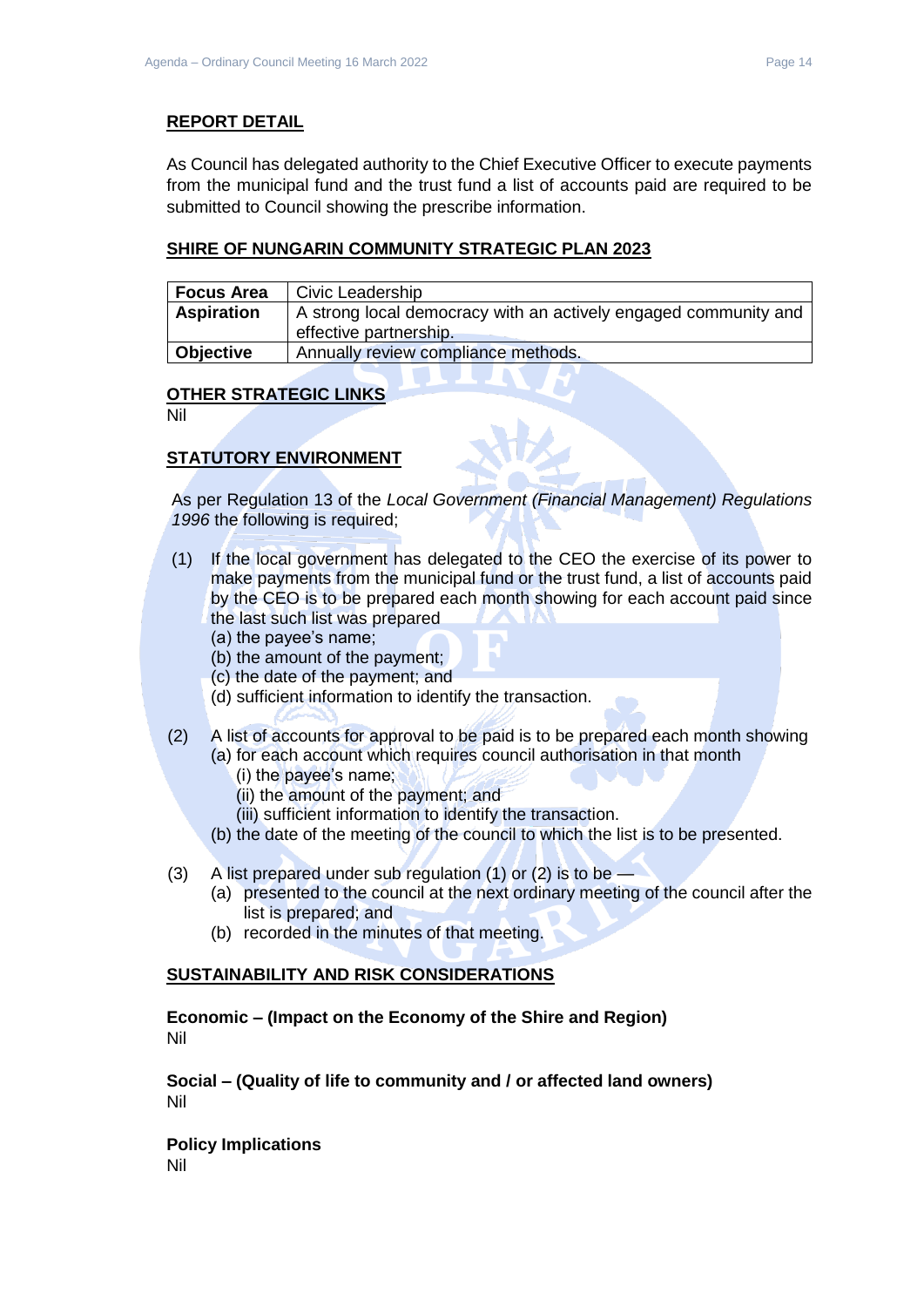## **Risk Management Implications**

| <b>Risk Level</b> | <b>Comment</b>                                                                                                                                                                                                                                                  |
|-------------------|-----------------------------------------------------------------------------------------------------------------------------------------------------------------------------------------------------------------------------------------------------------------|
| Medium            | If the required information is not presented to Council in accordance<br>with the Local Government (Financial Management) Regulation<br>1996 it may result in a qualified audit report and an unclean<br>compliance return submitted to the Department of Local |
|                   | Government, Sport & Cultural Industries.                                                                                                                                                                                                                        |

## **CONSULTATION**

| <u>UURUULIAHUR</u><br>Nil      | 50 I |
|--------------------------------|------|
| <b>RESOURCE IMPLICATIONS</b>   |      |
| <b>Financial</b><br>Nil        |      |
| <b>Workforce</b><br><b>Nil</b> |      |
|                                | end  |
|                                |      |
|                                |      |
|                                |      |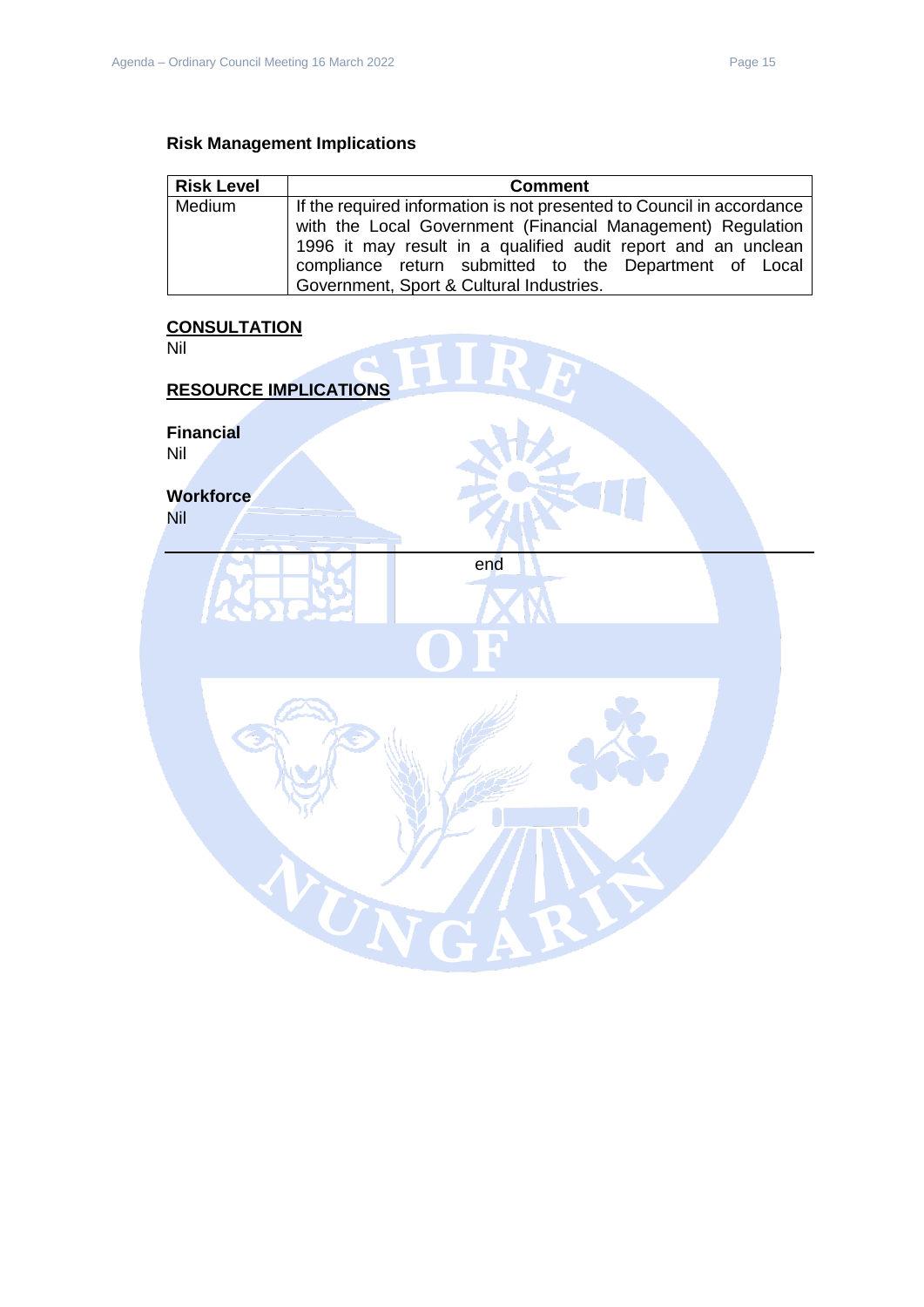## <span id="page-15-0"></span>**8.3 MONTHLY STATEMENT OF FINANCIAL ACTIVITY FOR THE PERIOD ENDING 28 FEBRUARY 2022**

| <b>File Ref:</b>                | 10.2.1 Annual Financial Statements 2021/22 |
|---------------------------------|--------------------------------------------|
| <b>Previous Item Ref:</b>       | Nil                                        |
| <b>Applicant:</b>               | Nil                                        |
| <b>Author and Title:</b>        | Leonard Long, Chief Executive Officer      |
|                                 | Darren Long, Financial Consultant          |
| <b>Declaration of Interest:</b> | Nil                                        |
| <b>Voting Requirements</b>      | <b>Simple Majority</b>                     |
| <b>Attachment Number:</b>       | 8.3A - February Monthly Statement          |

## **OFFICER RECOMMENDATION …./03/22**

**That Council Resolves to:** 

**1. Receives the monthly financial activity statement for the period ending 28 February 2022.**

**Moved: .........................** Seconded:

## **IN BRIEF**

The purpose of this report is to present the financial position of Council as at the reporting date as per requirements of the *Local Government Act 1995* and the *Local Government (Financial Management) Regulation 1996.*

## **BACKGROUND**

The *Local Government Act 1995* in conjunction with regulation 34(1) of the *Local Government (Financial Management) Regulations 1996* requires a monthly Statement of Financial Activity to be presented to Council detailing the prescribed information within 2 months after the end of the month to which the statement relates.

## **REPORT DETAIL**

The Shire prepares the monthly financial statements in the statutory format along with other supplementary financial reports consisting of:

- (a) Statement of Comprehensive Income by Function/Program;
- (b) Statement of Comprehensive Income by Nature/Type;
- (c) Statement of Financial Activity;
- (d) Summary of Net Current Asset Position;
- (e) Statement of Explanation of Material Variances;
- (f) Statement of Financial Position;
- (g) Statement of Cash Flows;
- (h) Detailed Operating and Non-Operating Schedules;
- (i) Statement of Cash Back Reserves;
- (j) Loan Borrowings Statement; and
- (k) Trust Statement.

**.......................... ... / ...**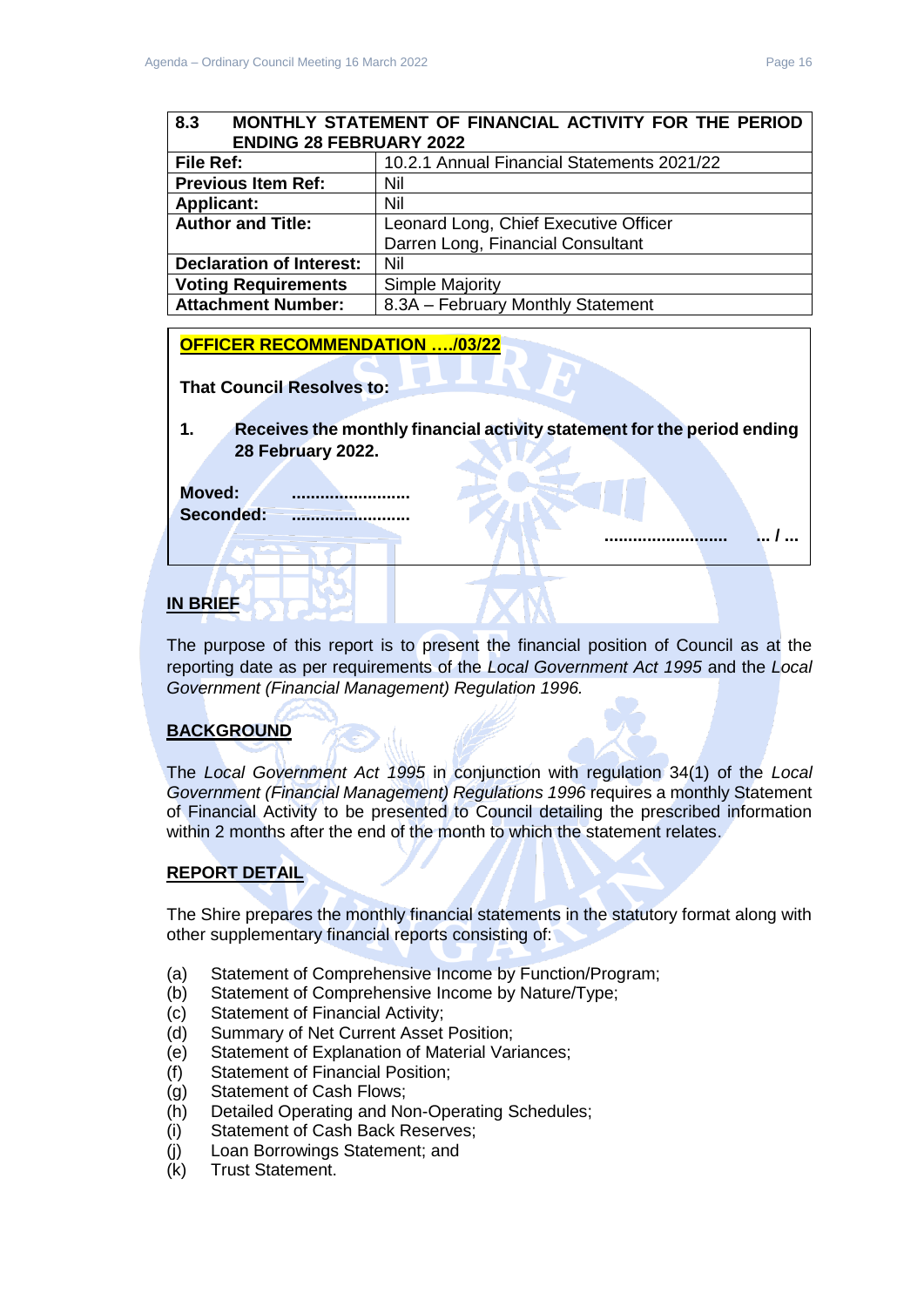### **MATERIAL VARIANCE COMMENTARY ON YEAR TO DATE**

Regulation 34 of the *Local Government (Financial Management) Regulations 1996*  require local governments to prepare annual budget estimates and month by month budget estimates so that comparatives can be made to Year to Date (YTD) Actual amounts of expenditure, revenue and income.

At its budget meeting, Council adopted a material variance threshold of \$5,000 or 10%. For interpretation purposes, this means any variance at Function/Program level that is greater than 10% and exceeds \$5,000 in value is reported on and commentary is provided to explain the YTD budget estimate to YTD actual variance. The material variance is shown on the Statement of Financial Activity, in accordance with the Local Government (Financial Management) Regulations 1996. The material variance commentary is now provided in a separate statement, called the Statement of Explanation of Material Variances.

The Statement of Financial Activity as at 28 February 2022 shows a closing surplus of \$1,113,381.

## **SHIRE OF NUNGARIN COMMUNITY STRATEGIC PLAN 2023**

| <b>Focus Area</b> | <b>Civic Leadership</b>                                         |  |
|-------------------|-----------------------------------------------------------------|--|
| <b>Aspiration</b> | A strong local democracy with an actively engaged community and |  |
|                   | effective partnership.                                          |  |
| <b>Objective</b>  | Annually review compliance methods.<br>16.7                     |  |

## **OTHER STRATEGIC LINKS**

Shire of Nungarin 2021/22 Annual Budget

## **STATUTORY ENVIRONMENT**

Section 6.4 of the *Local Government Act 1995* and Regulation 34 of the *Local Government (Finance) Regulations 1996*.

*Local Government (Financial Management) Regulations 1996*: Regulation 34 states:

- (1) A local government is to prepare each month a statement of financial activity reporting on the sources and applications of funds, as set out in the annual budget under regulation 22(1)(d) for that month in the following detail:
	- (a) annual budget estimates, taking into account any expenditure incurred for an additional purpose under section 6.8(1)(b) or (c);
	- (b) budget estimates to the end of month to which the statement relates;
	- (c) actual amounts of expenditure, revenue and income to the end of the month to which the statement relates;
	- (d) material variances between the comparable amounts referred to in paragraphs (b) and (c);
	- (e) the net current assets at the end of the month to which the statement relates.

Sub regulations 2, 3, 4, 5, and 6 prescribe further details of information to be included in the monthly statement of financial activity.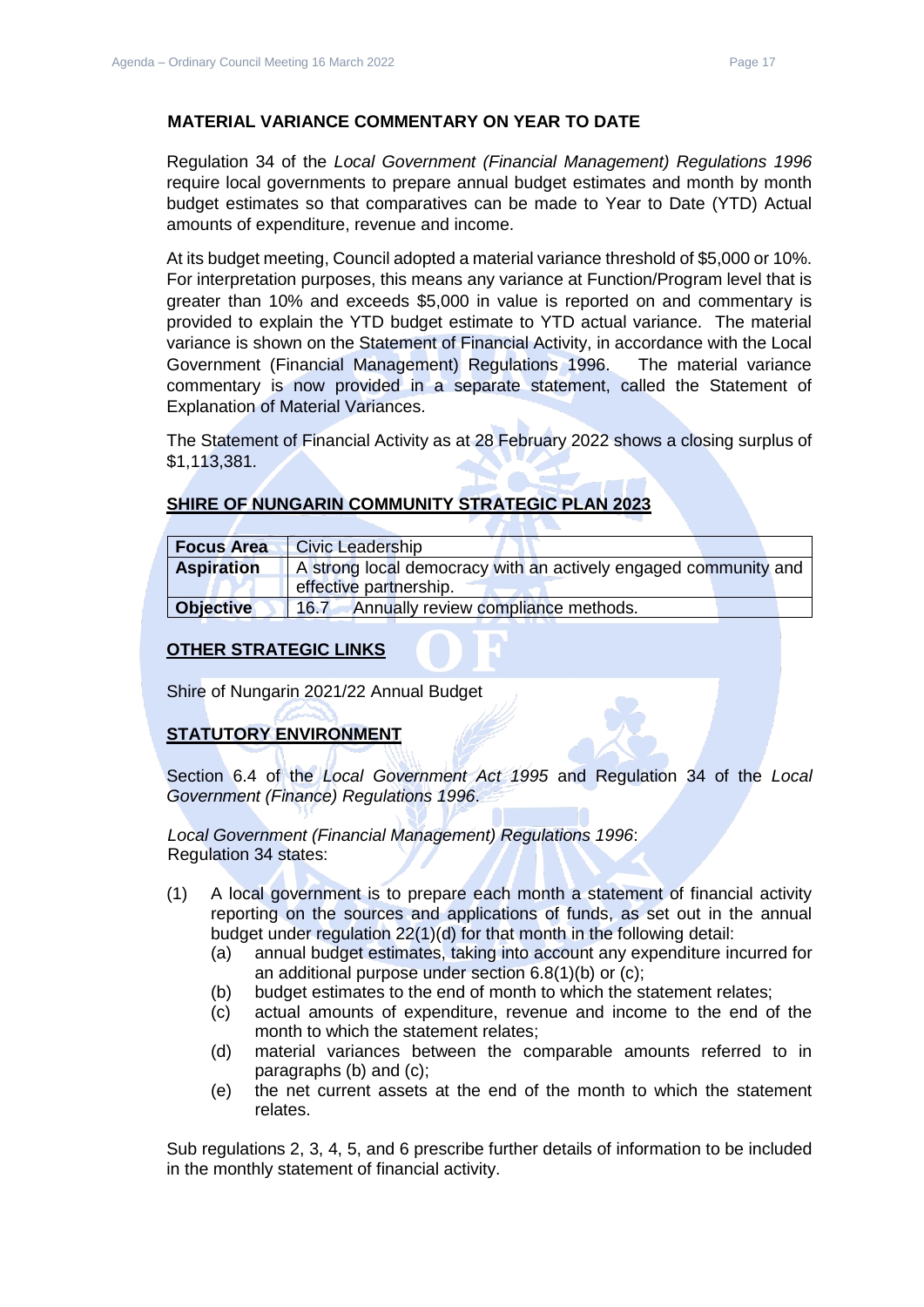### **SUSTAINABILITY AND RISK CONSIDERATIONS**

**Economic – (Impact on the Economy of the Shire and Region)** Nil

**Social – (Quality of life to community and / or affected land owners)** Nil

**Policy Implications** Nil

# **Risk Management Implications**

| <b>Risk Level</b> | <b>Comment</b>                                                       |
|-------------------|----------------------------------------------------------------------|
| Medium            | Inadequate financial performance monitoring could lead to            |
|                   | over/under budget expenditure which could affect council's financial |
|                   | position and/or financial ratios.                                    |

### **CONSULTATION**

Shires Financial Consultant

#### **RESOURCE IMPLICATIONS**

UN

**Financial** Nil

**Workforce** Nil

end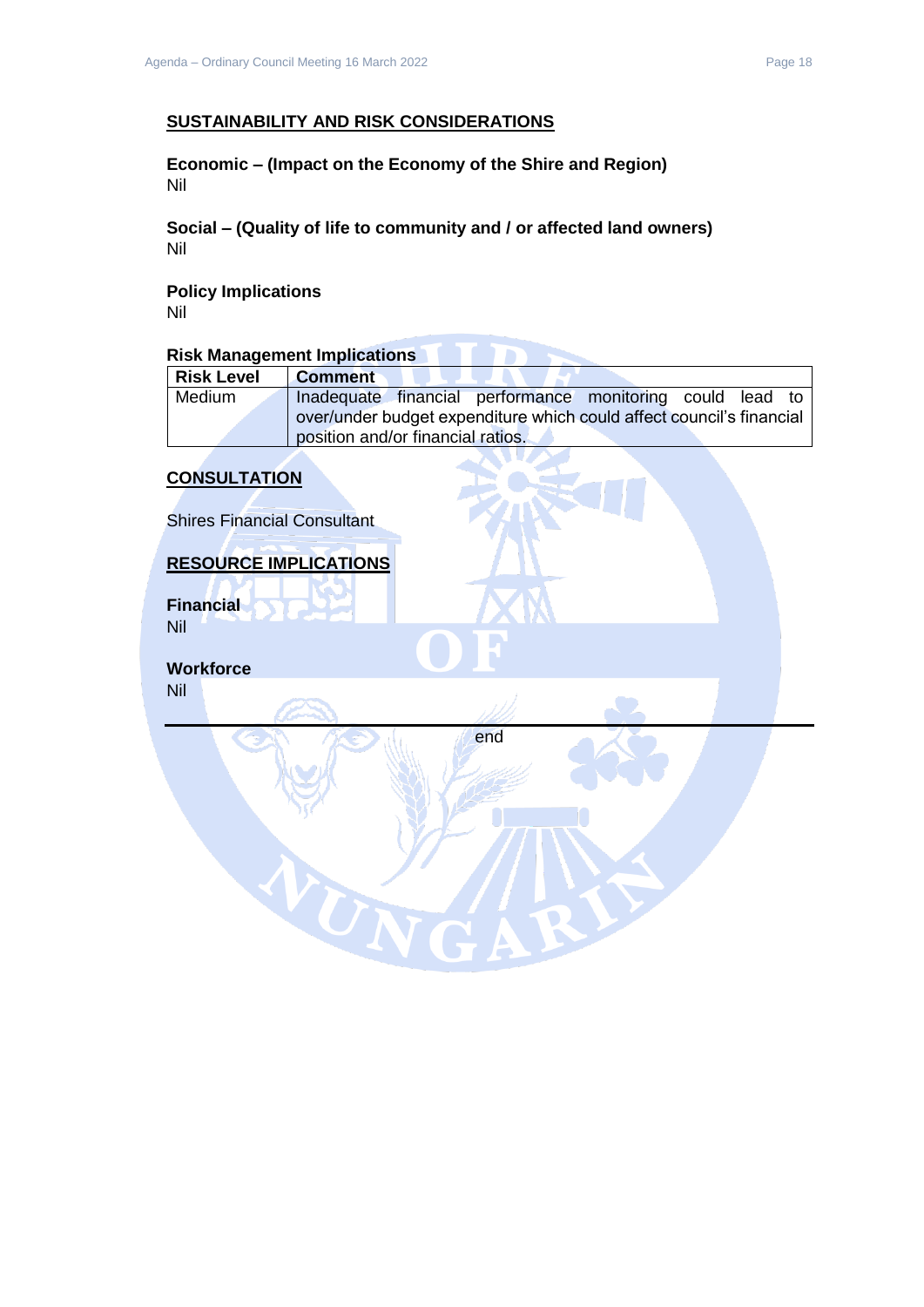<span id="page-18-0"></span>

| <b>INVESTMENT REPORT AS AT 28 FEBRUARY 2022</b><br>8.4 |                                           |  |
|--------------------------------------------------------|-------------------------------------------|--|
| File Ref:                                              | 10.10.1 Annual Investment Reports 2021/22 |  |
| <b>Previous Item Ref:</b>                              | Nil                                       |  |
| <b>Applicant:</b>                                      | Nil                                       |  |
| <b>Author and Title:</b>                               | Leonard Long, Chief Executive Officer     |  |
|                                                        | Darren Long, Financial Consultant         |  |
| <b>Declaration of Interest:</b>                        | Nil                                       |  |
| <b>Voting Requirements</b>                             | Simple Majority                           |  |
| <b>Attachment Number:</b>                              | Nil                                       |  |

### **OFFICER RECOMMENDATION …./03/22**

| <b>That Council Resolves to:</b>                            |
|-------------------------------------------------------------|
| Receive the Investment Report as at 28 February 2022.<br>1. |
| <b>Moved:</b><br>Seconded:                                  |
|                                                             |
| <b>BRIFF</b>                                                |

The purpose of this report is to present the status of Council's investments accounts.

## **BACKGROUND**

Money held in the Municipal Fund of the Shire of Nungarin that is not required for the time being may be invested in accordance with the Local Government Act 1995 and the Trustees Act 1962 Part III.

## **REPORT DETAIL**

The table below details the investments held by the Shire as at 28 February 2022:

- 1

| <b>INVESTMENT REGISTER</b>     |                       |                                  |                                               |          |                                         |                                        |
|--------------------------------|-----------------------|----------------------------------|-----------------------------------------------|----------|-----------------------------------------|----------------------------------------|
|                                |                       |                                  | 1 DECEMBER 2021 TO 31 DECEMBER 2021           |          |                                         |                                        |
|                                |                       |                                  | <b>COMMONWEALTH BANK - FIXED TERM DEPOSIT</b> |          |                                         |                                        |
| <b>DOC</b><br>$\tilde{z}$<br>Q | щ<br>œ<br>ш<br>≨<br>≏ | 쁜<br><b>R</b><br><b>IS3HALMI</b> | 붱<br>O<br>Z<br>ш<br>g<br>⋖<br>m               | Ξ<br>교원  | ທ<br>œ<br>ш<br>ທ<br><u>ທ່</u><br>ш<br>Ζ | <b>OS</b><br>$\overline{28}$<br>ه<br>m |
| 38132004                       | 17/02/2022            | 0.43%                            | \$1,145,000.00                                | \$931.69 | \$500,406.85                            | \$645,524.84                           |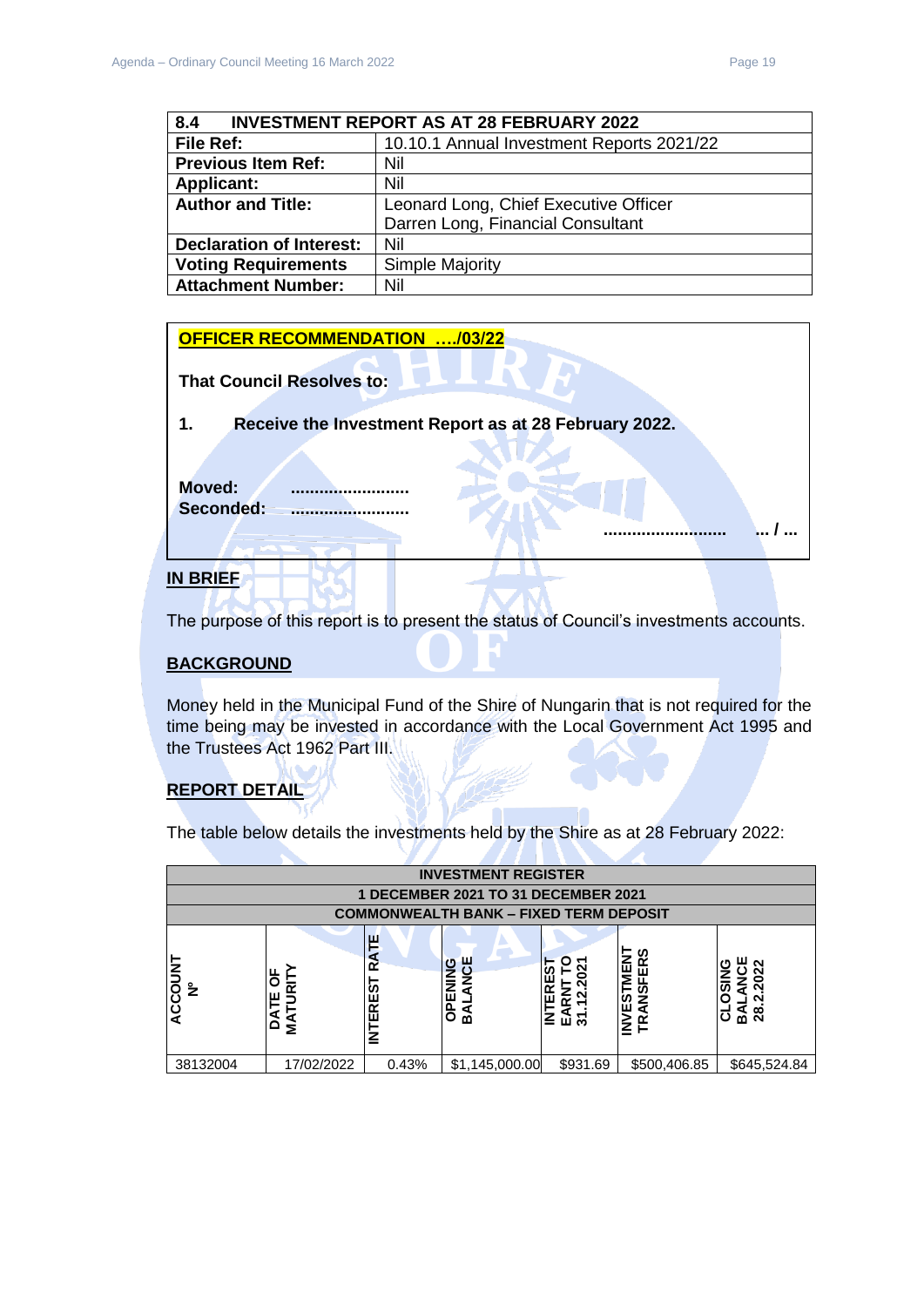### **SHIRE OF NUNGARIN COMMUNITY STRATEGIC PLAN 2023**

| <b>Focus Area</b> | Civic Leadership                                                |  |  |
|-------------------|-----------------------------------------------------------------|--|--|
| <b>Aspiration</b> | A strong local democracy with an actively engaged community and |  |  |
|                   | effective partnership.                                          |  |  |
| <b>Objective</b>  | Annually review compliance methods.<br>16.7                     |  |  |

### **OTHER STRATEGIC LINKS**

Nil

#### **STATUTORY ENVIRONMENT**

### **Local Government Act 1995**

#### **6.14. Power to invest**

- (1) Money held in the municipal fund or the trust fund of a local government that is not, for the time being, required by the local government for any other purpose may be invested as trust funds may be invested under the *Trustees Act 1962* Part III.
- (2A) A local government is to comply with the regulations when investing money referred to in subsection (1).
- (2) Regulations in relation to investments by local governments may
	- (a) make provision in respect of the investment of money referred to in subsection (1); and

#### *[(b) deleted]*

- (c) prescribe circumstances in which a local government is required to invest money held by it; and
- (d) provide for the application of investment earnings; and
- (e) generally, provide for the management of those investments.

#### **Local Government (Financial Management) Regulations 1996**

#### **19. Investments, control procedures for**

- (1) A local government is to establish and document internal control procedures to be followed by employees to ensure control over investments.
- (2) The control procedures are to enable the identification of
	- (a) the nature and location of all investments; and
	- (b) the transactions related to each investment.

#### **19C. Investment of money, restrictions on (Act s. 6.14(2)(a))**

 $(1)$  In this regulation —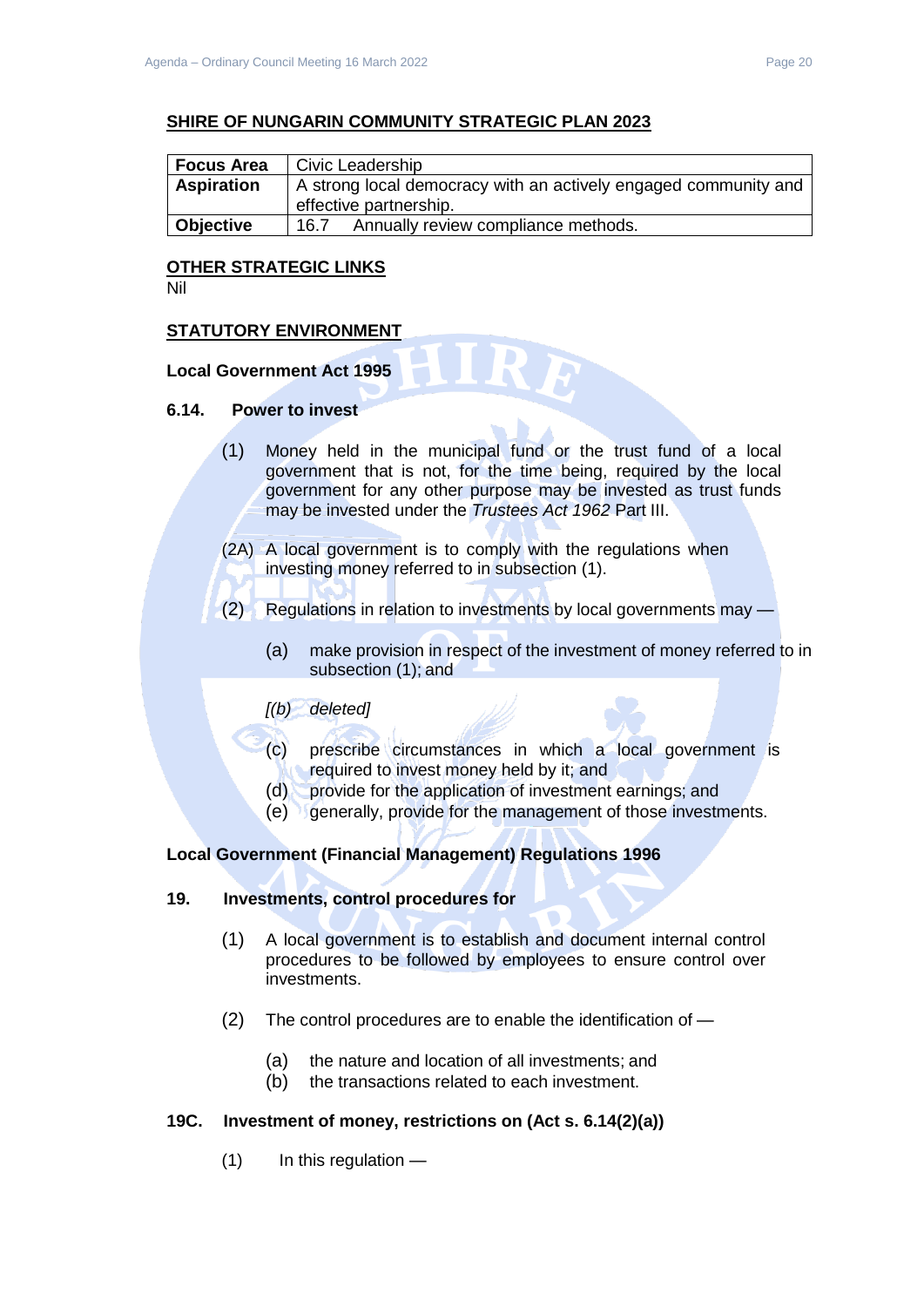#### *authorised institution* means —

- (a) an authorised deposit-taking institution as defined in the *Banking Act 1959 (Commonwealth)* section 5; or
- (b) the Western Australian Treasury Corporation established by the *Western Australian Treasury Corporation Act 1986*;

*foreign currency* means a currency except the currency of Australia.

- (2) When investing money under section 6.14(1), a local government may not do any of the following —
	- (a) deposit with an institution except an authorised institution;
	- (b) deposit for a fixed term of more than 12 months;
	- (c) invest in bonds that are not guaranteed by the Commonwealth Government, or a State or Territory government;
	- (d) invest in bonds with a term to maturity of more than 3 years;
	- (e) invest in a foreign currency.

#### **SUSTAINABILITY AND RISK CONSIDERATIONS**

**Economic – (Impact on the Economy of the Shire and Region)** Nil

### **Social – (Quality of life to community and / or affected land owners)** Nil

#### **Policy Implications**

Council Policy 3.07 applies to the investment of surplus funds.

#### **Risk Management Implications**

| <b>Risk Level</b> | <b>Comment</b>                                                       |
|-------------------|----------------------------------------------------------------------|
| Moderate          | Inadequate financial performance could lead to the loss of potential |
|                   | income through interest earned from investment accounts.             |

#### **CONSULTATION**

Nil

#### **RESOURCE IMPLICATIONS**

**Financial** Nil

#### **Workforce** Nil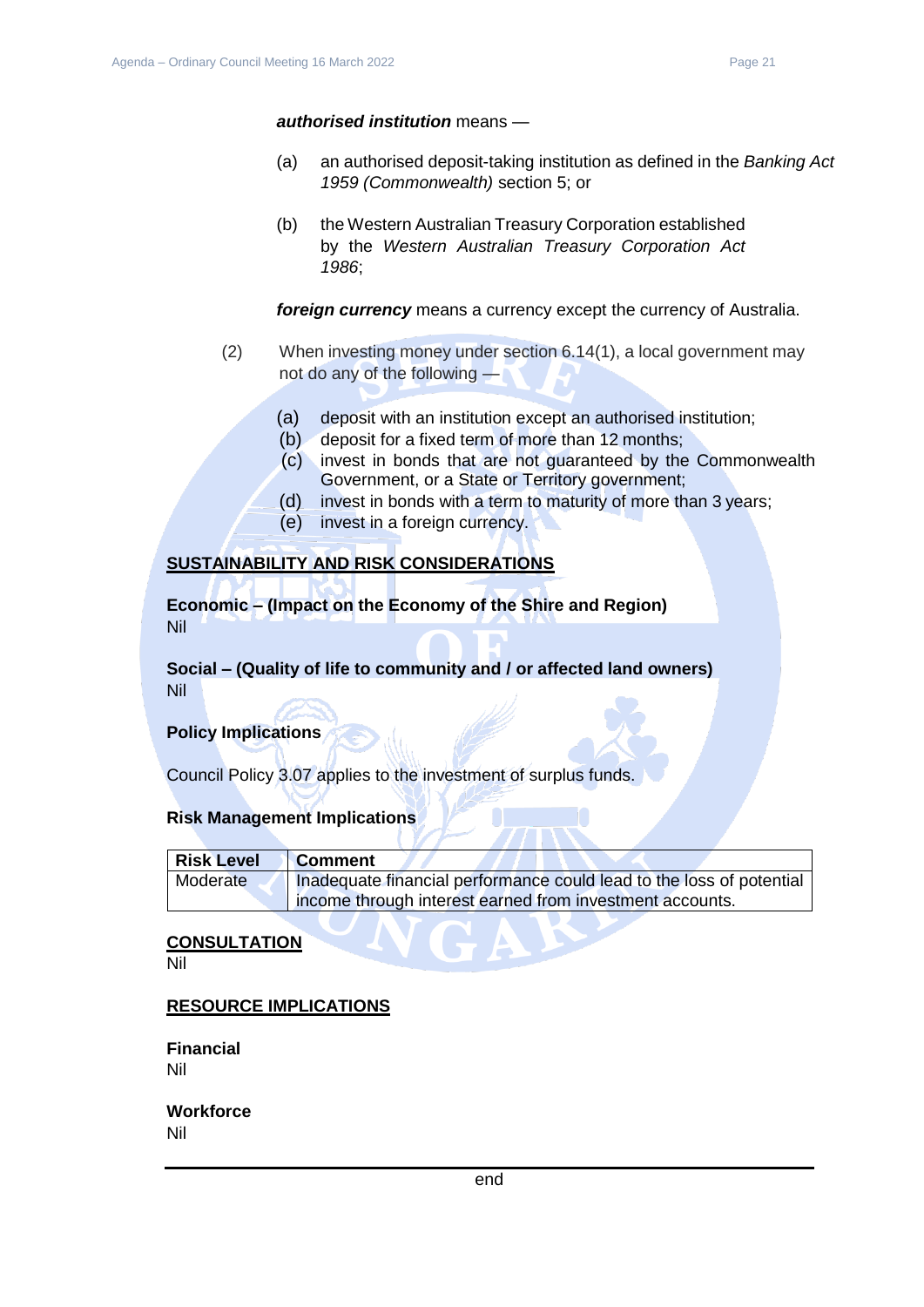**.......................... ... / ...** 

<span id="page-21-0"></span>

| <b>COMPLIANCE AUDIT RETURN 2021/22</b><br>8.5 |                                       |  |
|-----------------------------------------------|---------------------------------------|--|
| File Ref:                                     | 3.8.2 CAR 2021                        |  |
| <b>Previous Item Ref:</b>                     | Nil                                   |  |
| <b>Applicant:</b>                             | Nil                                   |  |
| <b>Author and Title:</b>                      | Leonard Long, Chief Executive Officer |  |
| <b>Declaration of Interest:</b>               | Nil                                   |  |
| <b>Voting Requirements</b>                    | Simple Majority                       |  |
| <b>Attachment Number:</b>                     | 8.5A Compliance Audit Return          |  |

### **OFFICER RECOMMENDATION …./03/22**

**That Council Resolves to:** 

- **1. Adopt the Compliance Audit Return for 2021 attached as attachment 8.5A.**
- **2. Authorise the Shire President and Chief Executive Officer to certify the Compliance Audit Return for 2021.**
- **3. Request the Chief Executive Officer to forward the certified Compliance Audit Return for 2021 along with the documents required in accordance with regulation 14(3) and regulation 15 of the Local Government (Audit) Regulations 1996 to the Department of Local Government, Sport and Cultural Industries.**

**Moved: ......................... Seconded: .........................**

#### **IN BRIEF**

The Council is required to consider for adoption the annual Compliance Audit Return and to forward a completed, certified copy to the Department of Local Government, Sport and Cultural Industries.

## **BACKGROUND**

The Compliance Audit Return (CAR) was presented to the Audit Committee at its meeting of 16 March 2021.

Council is required to review the annual CAR and consider its adoption. The CAR if adopted by Council is to be certified by the Shire President and the Chief Executive Officer and forwarded to the Director General of the relevant department.

#### **REPORT DETAIL**

The Compliance Audit Return is separated into the following categories:

- Commercial Enterprises by Local Government
	- o No issues / concerns to report.
- Delegation of Power / Duty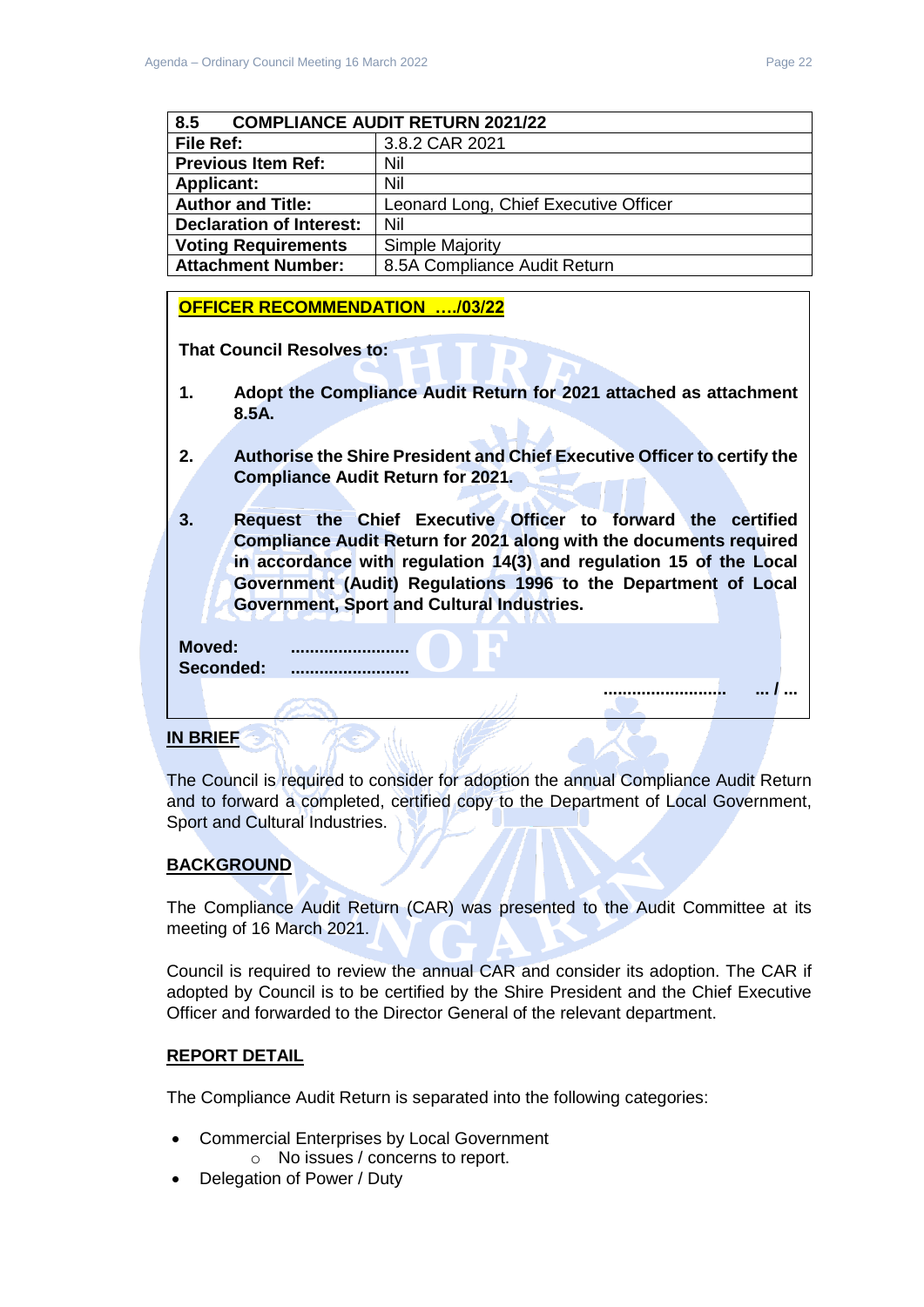- o No issues / concerns to report.
- Disclosure of Interest o No issues / concerns to report.
- Disposal of Property
	- o No issues / concerns to report.
- **Elections** 
	- o No issues / concerns to report.
- Finance
	- o No issues / concerns to report.
- Integrated Planning and Reporting
	- o *Does the corporate business plan comply with the requirements of Admin Reg 19DA (2) and (3):* Records of the required annual review could not be located. However, the Shire is in the process of reviewing its Corporate Business Plan simultaneously with the Strategic Community Plan.
- Local Government Employees o No issues / concerns to report.
- **Official Conduct** o No issues / concerns to report.
- Optional Questions
	- o *Did the CEO review the appropriateness and effectiveness of the local government's financial management systems and procedures in accordance with Financial Management Reg 5(2)(c) within the three years prior to December 2021*: A review was undertaken by the Shires Financial Consultant DL Consulting but was not submitted to an OCM.
	- o *Did the CEO review the appropriateness and effectiveness of the local governments systems and procedures in relation to risk management, internal control and legislative compliance in accordance with Audit Reg 17 within the three years prior to 31 December 2021*: A review was undertaken by the Shires Financial Consultant DL Consulting but was not submitted to an OCM.
- Tenders for Providing Goods and Services
	- o No issues / concerns to report.

## **SHIRE OF NUNGARIN COMMUNITY STRATEGIC PLAN 2023**

| <b>Focus Area</b> | Civic Leadership                                                                         |
|-------------------|------------------------------------------------------------------------------------------|
| <b>Aspiration</b> | A strong local democracy with an actively engaged community and<br>effective partnership |
| Objective         | Annually review compliance methods                                                       |

#### **OTHER STRATEGIC LINKS**

Nil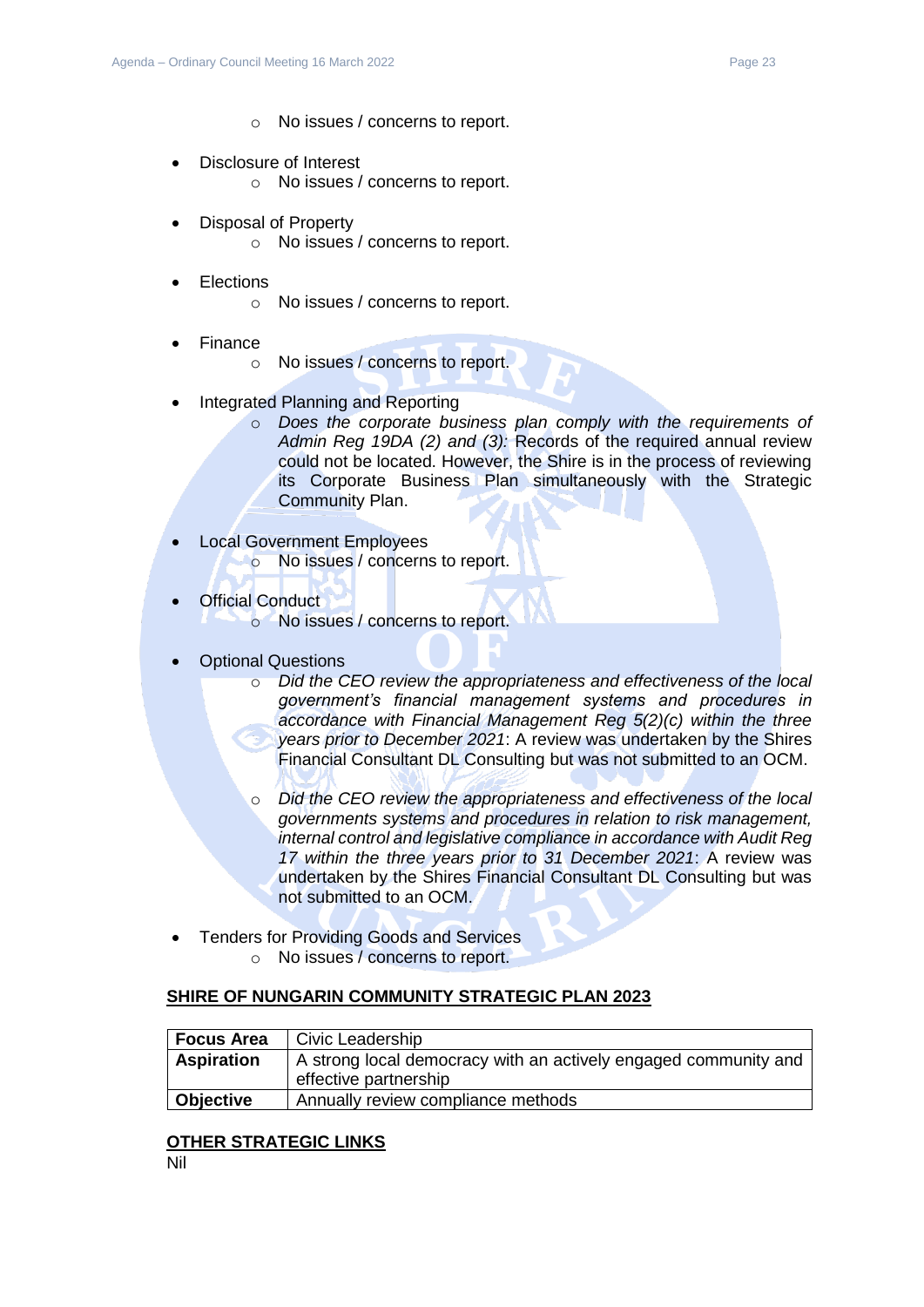## **STATUTORY ENVIRONMENT**

#### *Local Government (Audit) Regulations 1996*

- 14. Compliance audits by local governments
	- (1) A local government is to carry out a compliance audit for the period 1 January to 31 December in each year.
	- (2) After carrying out a compliance audit the local government is to prepare a compliance audit return in a form approved by the Minister.
	- (3A) The local government's audit committee is to review the compliance audit return and is to report to the council the results of that review.
	- (3) After the audit committee has reported to the council under sub regulation (3A), the compliance audit return is to be —
		- (a) presented to the council at a meeting of the council; and
		- (b) adopted by the council; and
		- (c) recorded in the minutes of the meeting at which it is adopted.
- 15. Certified copy of compliance audit return and other documents to be given to Departmental CEO –
	- (1) After the compliance audit return has been presented to the council in accordance with regulation 14(3) a certified copy of the return together with —
		- (a) a copy of the relevant section of the minutes referred to in regulation 14(3)(c); and
		- (b) any additional information explaining or qualifying the compliance audit, is to be submitted to the Departmental CEO by 31 March next following the period to which the return relates.
	- (2) In this regulation certified in relation to a compliance audit return means signed by —
		- (a) the mayor or president; and
		- (b) the CEO

## **SUSTAINABILITY AND RISK CONSIDERATIONS**

**Economic – (Impact on the Economy of the Shire and Region)** Nil

**Social – (Quality of life to community and / or affected land owners)** Nil

**Policy Implications**

Nil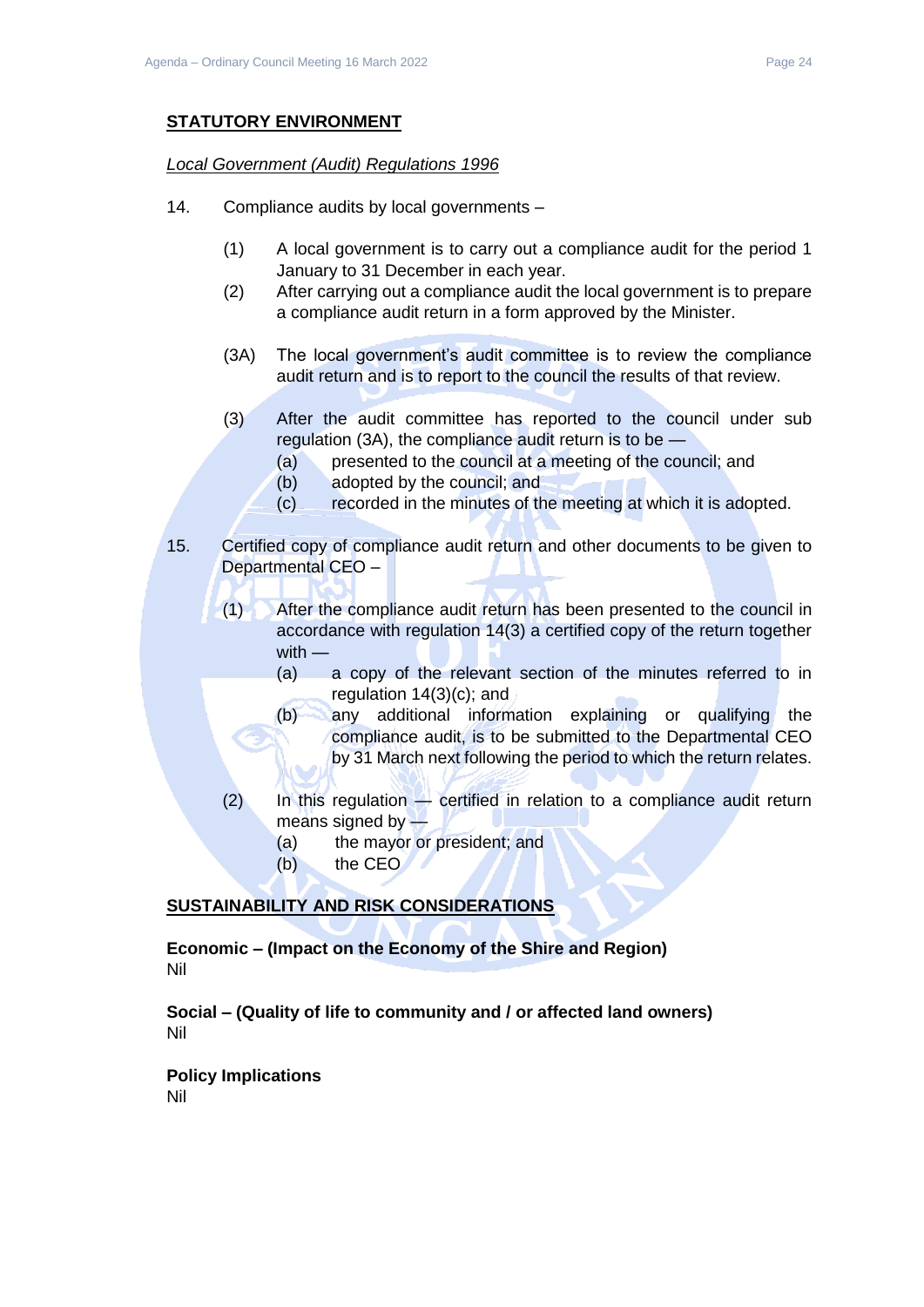#### **Risk Management Implications**

| <b>Risk Level</b> | Comment                                                            |
|-------------------|--------------------------------------------------------------------|
| $ $ High          | Council is required by the Local Government Act 1995, to provide a |
|                   | certified CAR, not providing this would be a breach of the Act.    |

## **CONSULTATION**

Prior to being considered by Council the CAR has been submitted to the Audit Committee.

end

UN

### **RESOURCE IMPLICATIONS**

**Financial** Nil

**Workforce** Nil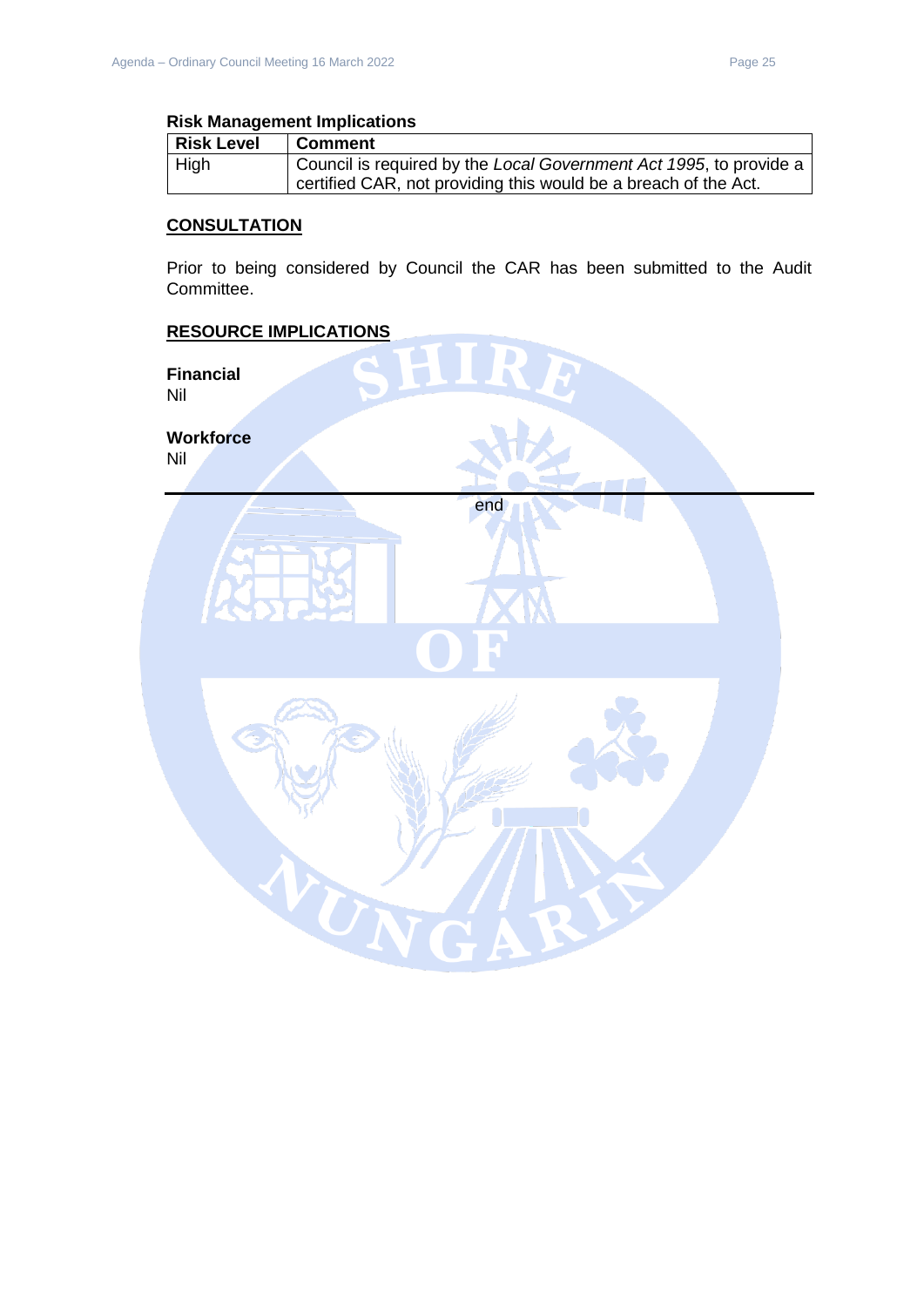## **OFFICER RECOMMENDATION …./03/22**

**Voting Requirements** | Simple Majority

**Attachment Number:** 18.6A – Draft Master Plan

**That Council Resolves to:** 

<span id="page-25-0"></span>**Declaration of Interest:** Nil

**1. Adopt the Nungarin Caravan Base Future Master Plan attached as attachment 8.6A.**

8.6B – Phase Plan

**Moved: ......................... Seconded: .........................**

### **IN BRIEF**

Council is requested to consider the adoption of the Nungarin Caravan Base Future Master Plan.

## **BACKGROUND**

The current development style of the caravan base is not being done in a proper and orderly manner. Whilst this approach has worked in the past there is substantial risk of having to redo aspects to enable further development an adopted master plan will eliminate this risk.

## **REPORT DETAIL**

Tourism is an important economic aspect for the Town, and with regard to accommodation the caravan base is the only "mobile" accommodation in town. To capitalise on this, it is important to ensure the development of the caravan base is done in a harmonious and practical manner, this can only be achieved if there is a master plan guiding development.

The development plan will result in the following:

| Description                       |       | Proposed                  |
|-----------------------------------|-------|---------------------------|
| Camping / caravan bays            |       | 28                        |
| Camping / caravan bays + ensuites |       | 5                         |
| Self-contained chalets            |       | 5                         |
|                                   | Total | 38                        |
| <b>Ablution facility</b>          |       | 10 unisex (incl one fully |
|                                   |       | disabled)                 |
| Laundry                           |       | Incl – washers and dryers |
| Camping kitchen                   |       |                           |

**.......................... ... / ...**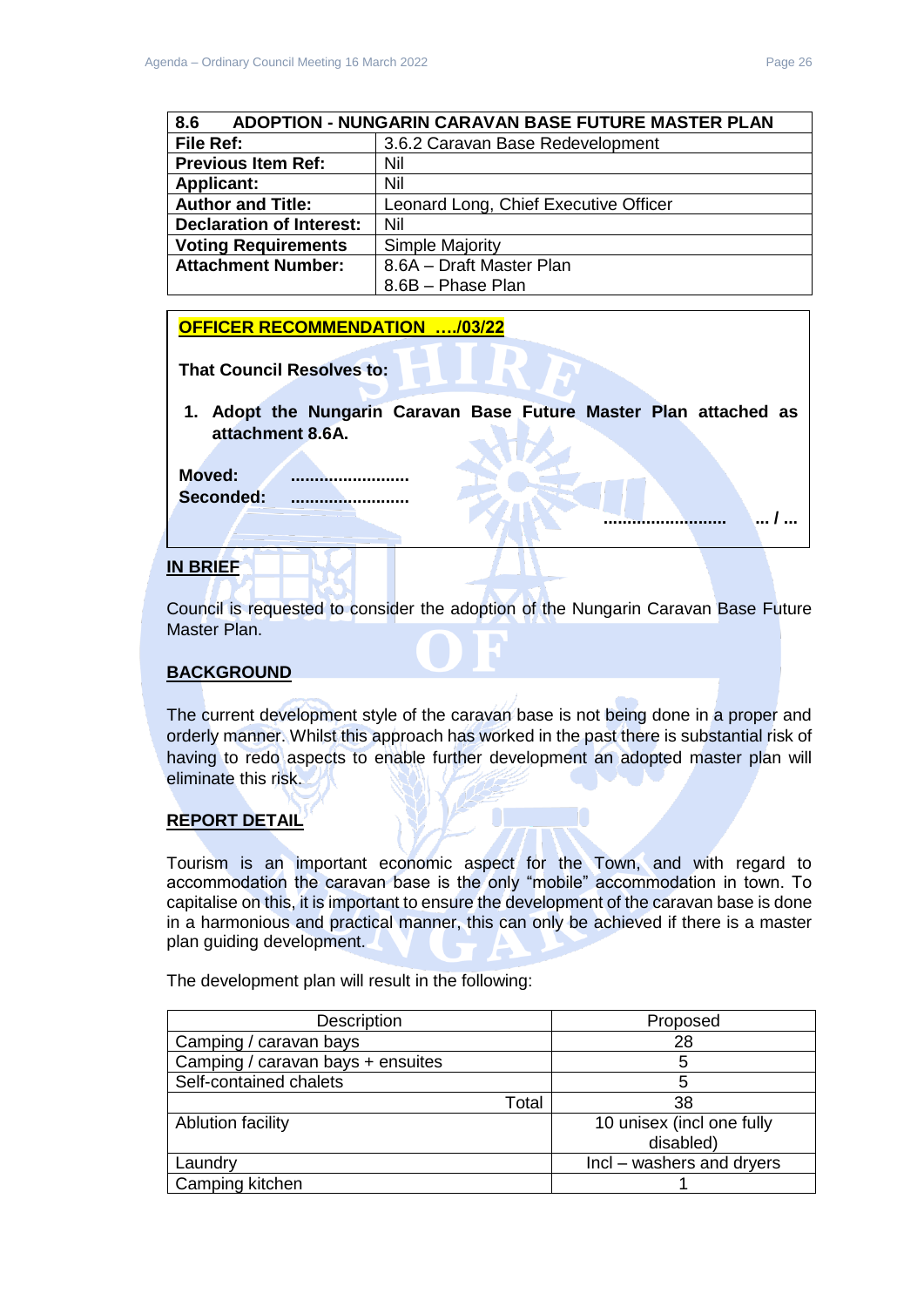| Caravan Dump point |  |
|--------------------|--|
| Septic system      |  |

Due to the cost of implementing the master plan it will be necessary to divide the development into phases as indicated on attachment 8.7B, this will also assist with the budgeting of the various phases and can be captured in the future revisions of the various long-term plans.

In conjunction with the development phases it may be possible to undertake the "low lying" aspects of the development which would not require large amounts of funds, i.e.

- Cleaning out of the new entry way;
- Planting the town dam bank; and
- Replacing the blue metal stone with the recommended pea gravel on the existing bays, which will soften the feel and look of the bays.

These aspects of the development could be undertaken by the depot crew when not constructing / repairing roads.

## **SHIRE OF NUNGARIN COMMUNITY STRATEGIC PLAN 2023**

| <b>Focus Area</b> | Economic                                                         |  |  |
|-------------------|------------------------------------------------------------------|--|--|
| <b>Aspiration</b> | A diverse business environment with equitable telecommunications |  |  |
|                   | and infrastructure. We are uniquely Nungarin in providing a      |  |  |
|                   | memorable visitor experience.                                    |  |  |
| <b>Objective</b>  | Promote and develop a thriving tourism sector.                   |  |  |

## **OTHER STRATEGIC LINKS**

Nil

## **STATUTORY ENVIRONMENT**

Nil

## **SUSTAINABILITY AND RISK CONSIDERATIONS**

## **Economic – (Impact on the Economy of the Shire and Region)**

The improvement of the caravan base will result in additional tourist which in turn will have a positive impact on the economy of the Shire and region.

#### **Social – (Quality of life to community and / or affected land owners)**

Although the development of the caravan base may not directly improve the quality of life, it does pose the ability of generating additional income for the Shire which is then used to upgrade / develop other community facilities thereby directly improving the quality of life of the community.

#### **Policy Implications**

Nil

#### **Risk Management Implications**

| <b>Risk Level</b> | ⊩Comment                                                         |
|-------------------|------------------------------------------------------------------|
| Medium            | Not having a master plan to work from could result in additional |
|                   | spending which could also slow the completion of the project.    |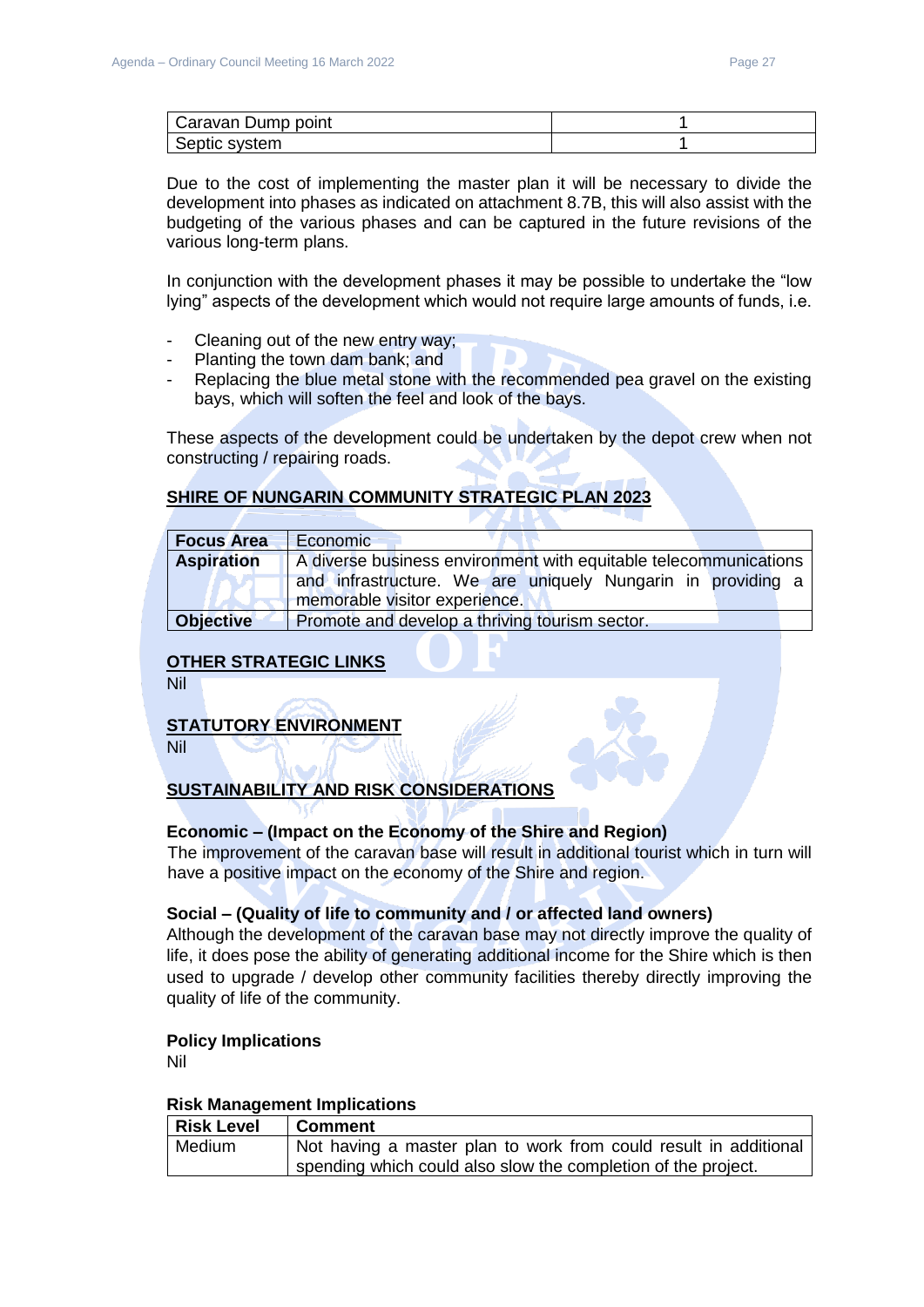## **CONSULTATION**

- The proposed development has been workshopped with elected members at a briefing session.
- A notice was put out via the Shire's Facebook Page requesting members of the community who are interested to contact the Shire to discuss the proposed plan. In this regard only one community member responded.

## **RESOURCE IMPLICATIONS**

## **Financial**

The adoption of the master plan will enable Council to budget for subsequent years.

## **Workforce**

Nil

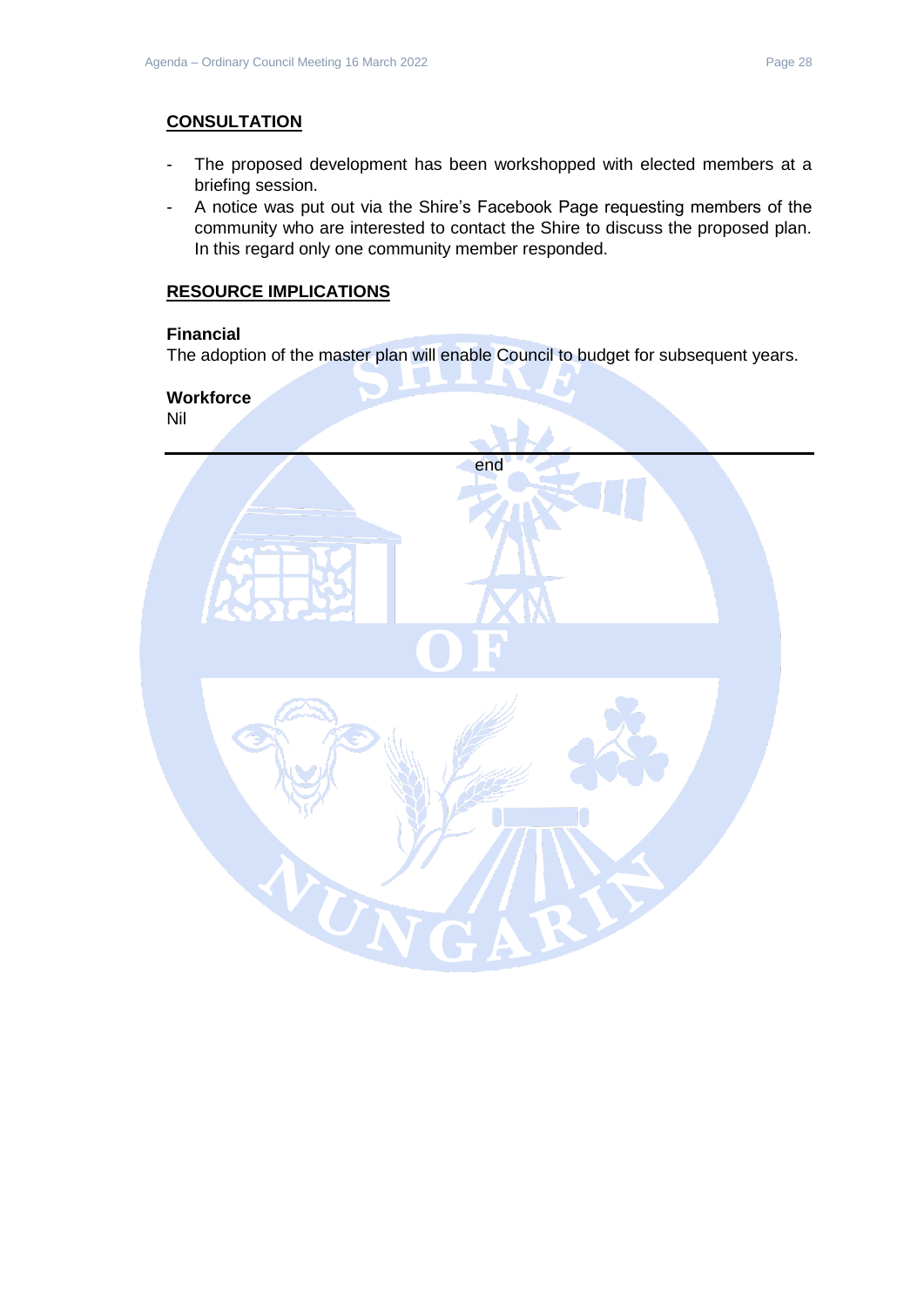**.......................... ... / ...** 

<span id="page-28-0"></span>

| <b>REQUEST TO REDUCE FEES - AUSTRALIAN ARMY CADETS CAMP</b><br>8.7 |                                       |  |
|--------------------------------------------------------------------|---------------------------------------|--|
| File Ref:                                                          | 24.2.2                                |  |
| <b>Previous Item Ref:</b>                                          | Nil                                   |  |
| <b>Applicant:</b>                                                  | Nil                                   |  |
| <b>Author and Title:</b>                                           | Leonard Long, Chief Executive Officer |  |
| <b>Declaration of Interest:</b>                                    | Nil                                   |  |
| <b>Voting Requirements</b>                                         | <b>Simple Majority</b>                |  |
| <b>Attachment Number:</b>                                          | Nil                                   |  |

#### **OFFICER RECOMMENDATION …./03/22**

**That Council Resolves to:** 

- **1. Approve the following reduction of fees for the entry and hire of facilities and portable ablutions required to host the Australian Army Cadets between 9 – 16 April 2022:**
	- **a. Reduce the entry fee to the swimming pool to \$1 per person for the duration of the camp;**
	- **b. Reduce the hire fee of the portable ablutions to \$67 per ablution for the duration of the camp plus \$350 being the cost to have the ablutions emptied after the camp; and**
	- **c. Reduce the camping fee to \$10 per person for the duration of the camp.**
- **2. The fees referred to in (1.) above are subject to the payment of a \$605 bond (\$305 - Rec centre + \$300 – portable ablutions) prior to the event. The bond will be returned on inspection of the facility and Portable Ablutions.**



#### **IN BRIEF**

Council is requested to consider waiving or reducing the fees as approved in the 2021/22 adopted fees and charges.

#### **BACKGROUND**

The Australian Army Cadets host a cadet camp on a biannual basis and has in the past has been hosted in Geraldton or Booragoon. Following a chance visit to Nungarin the Captain of the cadets has identified Nungarin as being an ideal location to host an Army Cadet Camp. Staff have been working closely with the Captain of the cadets to secure the camp in Nungarin.

#### **REPORT DETAIL**

The number of cadets attending the camp will be a minimum of 50 and maximum of 100. The area in which they would like to camp is in the bushland adjacent to the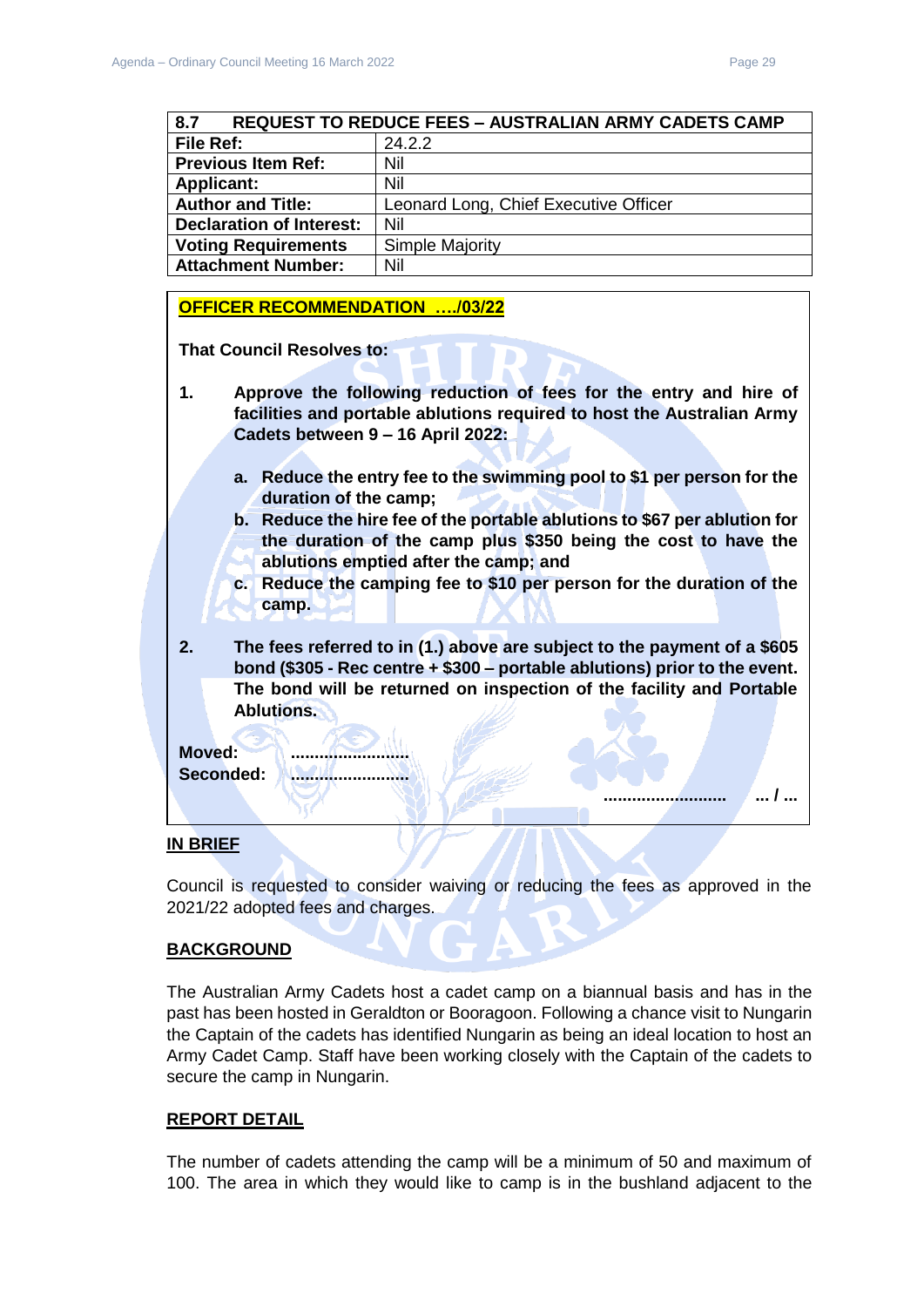swimming pool. To be able to comply with the Army's requirements the camp must be able to provide ablutions, kitchen as well as showers.

The Shire has all the required plant and facilities to be able to accommodate the cadets. However, not all cadets are able to pay the camp costs which is capped at a maximum of \$100 per cadet for the 8 days. The \$100 is used to cover costs associated with transport, food, activities, equipment and the like, not leaving much for rental of facilities.

It has been requested that the cadets be permitted to access the swimming pool and showers potential  $2 - 3$  times during there 8 day stay. To permit this there has to be a pool manager on duty, however, the pool season ends on 31 March 2022 and the camp is proposed to be held between 9 – 16 April 2022. In this regard Crystal Clear Aquatics (current pool management company) has offered to man the pool at no cost to Council during this period.

The hosting of such an event in Nungarin is beneficial to the economy of the town in the sense that the supplies required by the cadets will be sourced locally, it may also result in additional visitors to town.

Officers believe it is important for the Council to support any event held in town and as such recommend the waiver / reduction of hire fees. However, Officers do not support the waiver of any bonds due to the potential of damage to the equipment / plant, considering the bond is refundable.

#### **SHIRE OF NUNGARIN COMMUNITY STRATEGIC PLAN 2023**

| <b>Focus Area</b> | Social                                                                                                                                             |
|-------------------|----------------------------------------------------------------------------------------------------------------------------------------------------|
| <b>Aspiration</b> | Our Shire is healthy and happy, contributing to our progress, with<br>accessible places and spaces and our transport is well connected<br>and safe |
| <b>Objective</b>  | Plan and deliver sport and recreation, public and community events                                                                                 |

#### **OTHER STRATEGIC LINKS**

Nil

#### **STATUTORY ENVIRONMENT**

Nil

## **SUSTAINABILITY AND RISK CONSIDERATIONS**

#### **Economic – (Impact on the Economy of the Shire and Region)**

The economy of the town will benefit from the event, as a result of the number of visitors and their subsequent spending power.

#### **Social – (Quality of life to community and / or affected land owners)**

It is proposed that the camp will include an open day of activities where locals within town and the region will be able to partake in events / exercises. Any additional event in town is positive for the community.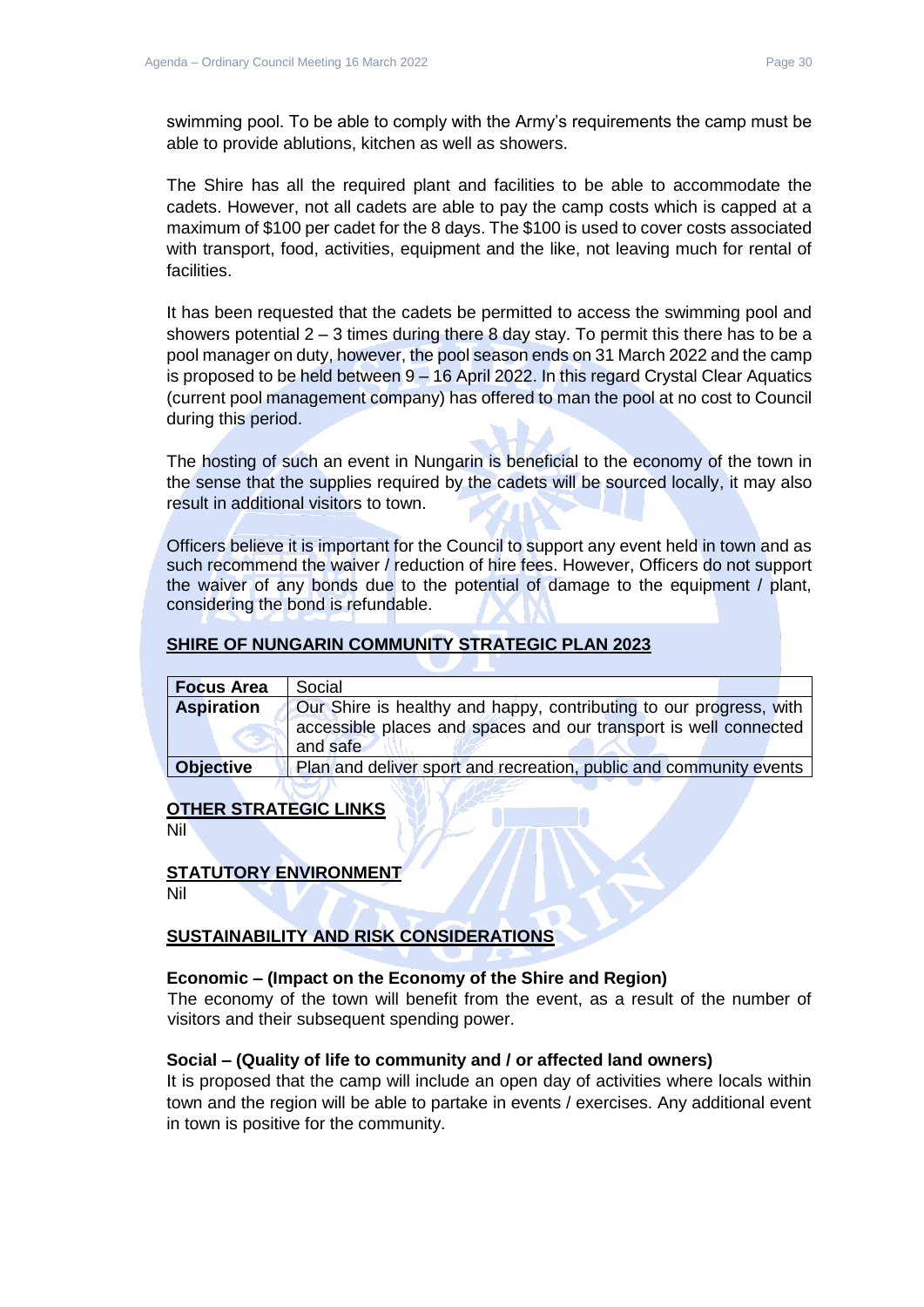Nil

## **Risk Management Implications**

| <b>Risk Level</b> | <b>Comment</b>                                                                                                                                     |
|-------------------|----------------------------------------------------------------------------------------------------------------------------------------------------|
| Medium            | Making the event more affordable has the potential to have the event<br>hosted biannually in Nungarin, which would benefit the town and<br>region. |

## **CONSULTATION**

Nil

# **RESOURCE IMPLICATIONS**

### **Financial**

The hire fees associated with the plant and facilities needed to host the camp is as follows:

NA.

HIRE

| <b>Prescribed Fee</b>               |            | <b>Recommended Reduction</b>                |            |
|-------------------------------------|------------|---------------------------------------------|------------|
| Swimming Pool Entry $$1 / day = $3$ |            | Once off entry fee of:                      | $= $1$     |
| Per Portable Ablutions \$67 / day   |            | Once off fee \$67 per toilet for the entire |            |
| Single ablution 7 days              | $= $469$   | period + cleaning cost                      | $= $201 +$ |
| Double ablution 2 days              | $= $268$   | cleaning cost                               |            |
| Camping \$10 / day:                 | $= $70$    | \$10 for the entire period                  |            |
| Recreation Centre / day \$31:       | $= $248$   | As per prescribed fees                      |            |
|                                     | $= $1,058$ |                                             | $= $459$   |
|                                     |            |                                             |            |

end

WN

**Workforce**

Nil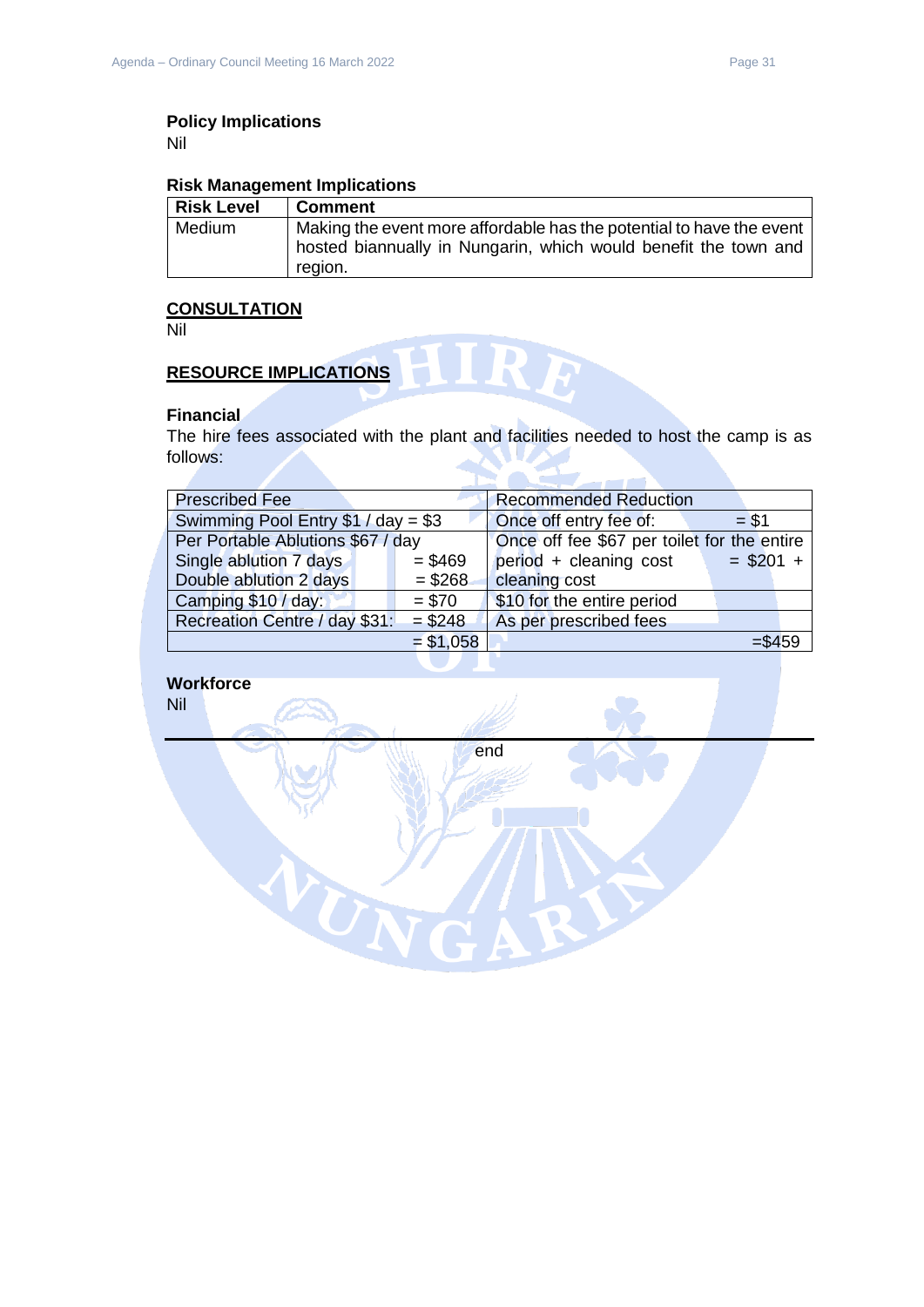<span id="page-31-0"></span>

| <b>File Ref:</b>                                     | 24.2.5 Nungarin Wheatbelt Markets     |  |
|------------------------------------------------------|---------------------------------------|--|
| <b>Previous Item Ref:</b>                            | Nil                                   |  |
| <b>Applicant:</b>                                    | Nil                                   |  |
| <b>Author and Title:</b>                             | Leonard Long, Chief Executive Officer |  |
| <b>Declaration of Interest:</b>                      | Nil                                   |  |
| <b>Simple Majority</b><br><b>Voting Requirements</b> |                                       |  |
| <b>Attachment Number:</b>                            | Attachment 8.8A - Request letter      |  |

## **OFFICER RECOMMENDATION …./03/22**

**That Council Resolves to:** 

- **1. Not support the request from the Nungarin Wheatbelt Market to use Council water and land to allow a stallholder to operate a carwash at the monthly markets.**
- **2. Encourage the Nungarin Wheatbelt Markets to approach a private property owner to negotiate the potential to operate a carwash, after obtaining the appropriate approval.**

**Moved: .........................** Seconded: **........................**....

## **IN BRIEF**

Council is requested to consider the request from the Nungarin Wheatbelt Markets to use Council water and land for a stallholder to operate a carwash at the markets.

## **BACKGROUND**

The Nungarin Wheatbelt Markets are held on the first Sunday of every month. A request has been received from the Nungarin Wheatbelt Markets Committee (NWMC) to allow a new stall holder to operate a carwash during the markets.

## **REPORT DETAIL**

It is proposed that the carwash be operated from the sandy laneway between the public toilets and Radcliffe Park, with water being sourced from the public ablutions. The NWMC estimates that two buckets of water will be required for each car washed.

**.......................... ... / ...**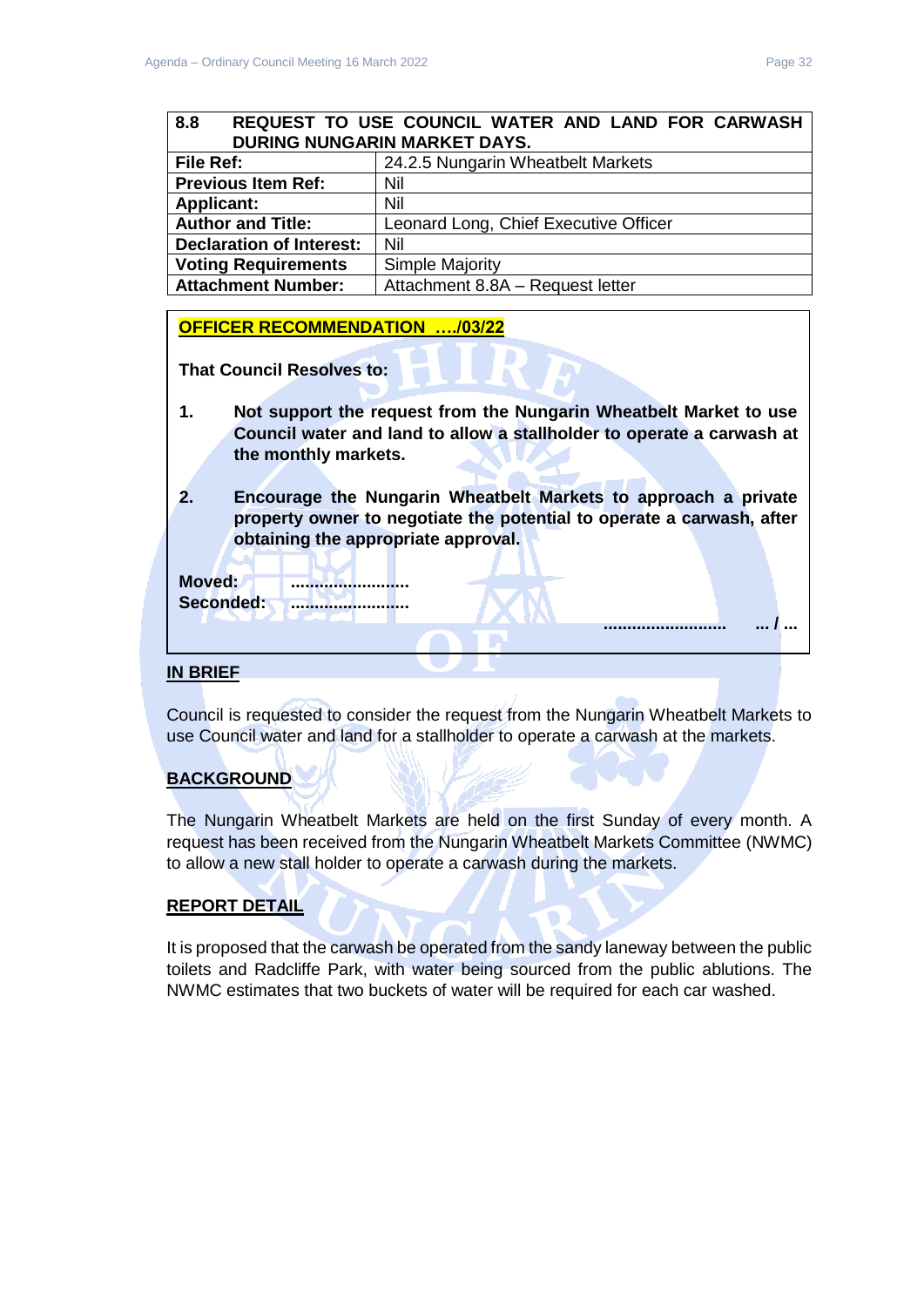

Officers have a number of concerns regarding the request:

- 1. Use Council water which is essentially for the benefit of a private "business". Even if the operator was to offer to pay for the water used there is no separate meter on the building. It would not be possible to differentiate water used for the ablutions versus the carwash operator.
- 2. The proposed location to operate the carwash is on land owned by the Council, and does not have the required drainage to accommodate a carwash. A carwash is required to have a drainage system approved by an Environmental Health Officer, to prevent any pollution. Although it is acknowledged the potential for pollution is minimal, should Council approve the use it will become liable for any pollution caused. A further concern is the water runoff resulting from the carwash, which could run into the street and may result in a slipping hazard.
- 3. In addition to (2) above the proposed location is adjacent to a playground and public ablutions. It is a safety risk to have the proposed use in such close proximity to public facilities. Should Council approve the use it may be held liable should somebody get injured due to the carwash operations.

Whilst officers are supportive of any new use in town the risk to Council needs to be considered first and foremost. It is recommended the NWMC contact a local private property owner who would be willing to accommodate a carwash. However, it must be noted approval to operate a carwash will still be required from the Shire's Environmental Health Officer.

| <b>Focus Area</b> | Social                                                                                                                                             |  |
|-------------------|----------------------------------------------------------------------------------------------------------------------------------------------------|--|
| <b>Aspiration</b> | Our Shire is healthy and happy, contributing to our progress, with<br>accessible places and spaces and our transport is well connected<br>and safe |  |
| <b>Objective</b>  | Plan and deliver sport and recreation, public and community events                                                                                 |  |

#### **SHIRE OF NUNGARIN COMMUNITY STRATEGIC PLAN 2023**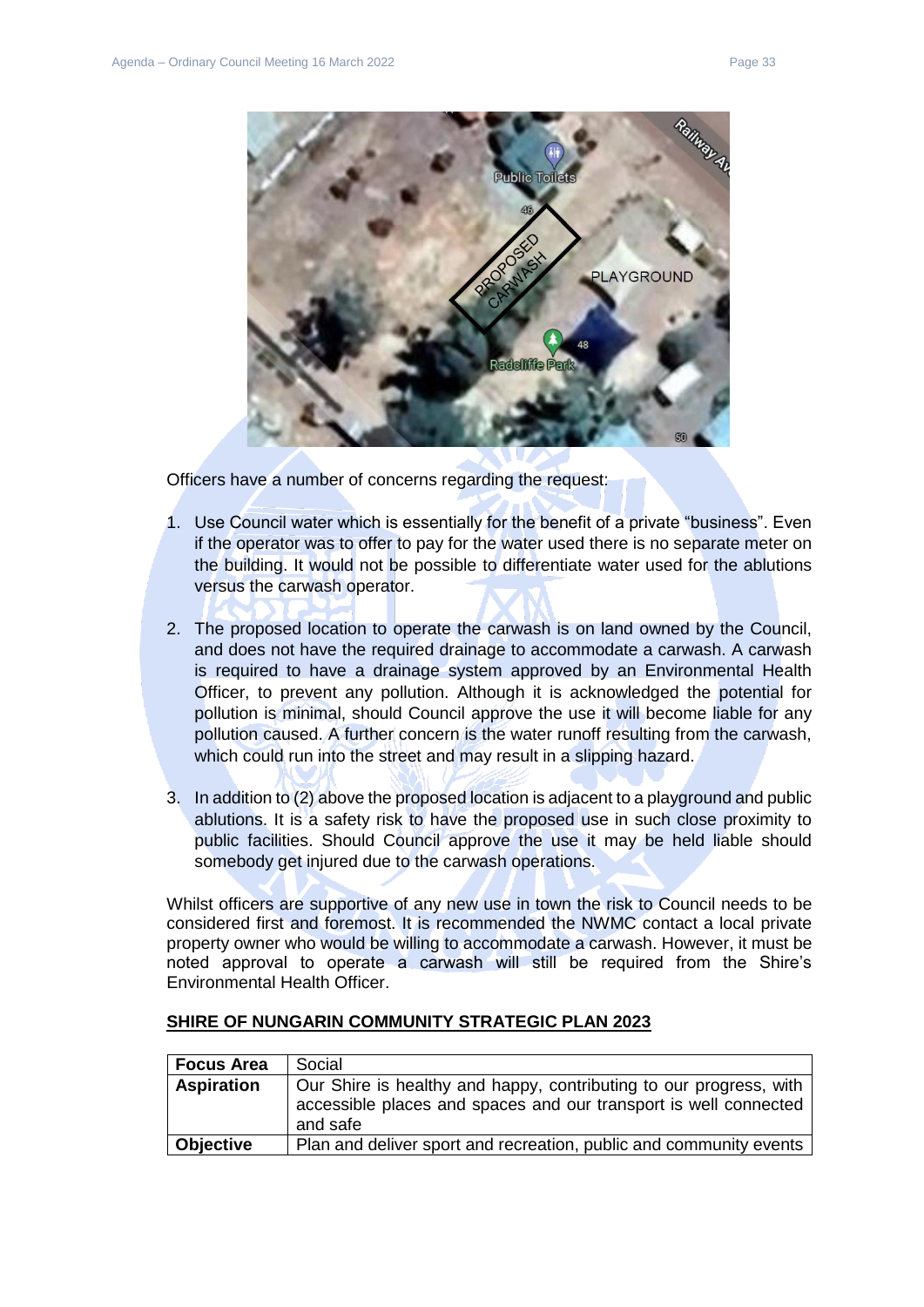#### **OTHER STRATEGIC LINKS** Nil

#### **STATUTORY ENVIRONMENT** Nil

### **SUSTAINABILITY AND RISK CONSIDERATIONS**

**Economic – (Impact on the Economy of the Shire and Region)** Nil

**Social – (Quality of life to community and / or affected land owners)** Nil

### **Policy Implications**

Nil

### **Risk Management Implications**

| <b>Risk Level</b> | <b>Comment</b>                                                           |
|-------------------|--------------------------------------------------------------------------|
| High              | Approving the use may result in significant liabilities for Council with |
|                   | regard to pollution and safety.                                          |

## **CONSULTATION**

Nil

## **RESOURCE IMPLICATIONS**

VON

**Financial**

Nil

**Workforce**

Nil

end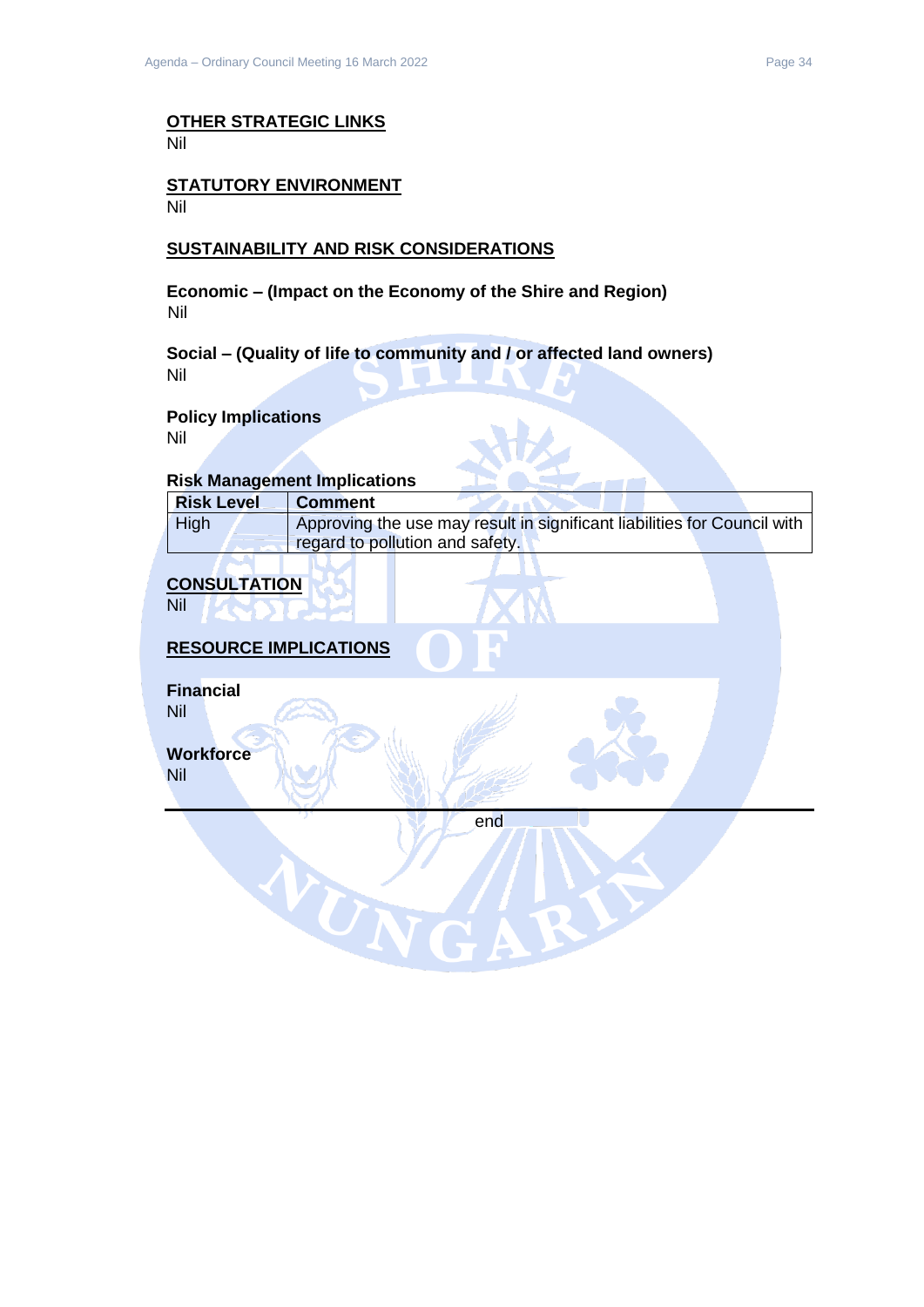### <span id="page-34-0"></span>**9. DELEGATES REPORTS**

(Elected member who are delegates to other Forums may present a verbal or written report)

**9.1 Cr O'Connell** (**APPENDIX 9.1A**)

### <span id="page-34-2"></span><span id="page-34-1"></span>**10. NEW BUSINESS OF AN URGENT NATURE**

(New business of an urgent nature approved by the Presiding Member)

## <span id="page-34-3"></span>**11. CONFIDENTIAL ITEMS OF BUSINESS**

| <b>COUNCIL RESOLUTION /03/22</b>                                                                                                                   |
|----------------------------------------------------------------------------------------------------------------------------------------------------|
| <b>That Council Resolves to:</b>                                                                                                                   |
| Proceed behind closed doors as per Section 5.23(2) of the Local<br>Government Act 1995, for considering items 11.1 and 11.2, the time<br>being pm. |
| Moved:<br>Seconded:                                                                                                                                |
|                                                                                                                                                    |

<span id="page-34-4"></span>

| 11.1<br><b>CONFIDENTIAL ITEM: DEFAULT RATE PAYERS</b> |                                       |  |  |  |
|-------------------------------------------------------|---------------------------------------|--|--|--|
| File Ref:                                             | 23 - Rates and Valuations             |  |  |  |
| <b>Previous Item Ref:</b>                             | OCM 6790/12/21                        |  |  |  |
| <b>Applicant:</b>                                     | Nil                                   |  |  |  |
| <b>Author and Title:</b>                              | Leonard Long, Chief Executive Officer |  |  |  |
| <b>Declaration of Interest:</b>                       | Nil                                   |  |  |  |
| <b>Voting Requirements</b>                            | <b>Simple Majority</b>                |  |  |  |
| <b>Attachment Number:</b>                             | Nil                                   |  |  |  |
|                                                       |                                       |  |  |  |

**Note: Council Resolution for item 11.1 (COUNCIL RESOLUTION ……./03/22) remain confidential in accordance with Regulation 14(2) of the** *Local Government (Administration) Regulations 1996***.**

<span id="page-34-5"></span>

| 11.2<br><b>CONFIDENTIAL ITEM:</b><br><b>PERFORMANCE REVIEW</b> | <b>EXECUTIVE OFFICER</b><br><b>ANNUAL</b><br><b>CHIEF</b> |  |  |
|----------------------------------------------------------------|-----------------------------------------------------------|--|--|
| File Ref:                                                      | 20.2.9 - Personnel File                                   |  |  |
| <b>Previous Item Ref:</b>                                      | Nil                                                       |  |  |
| <b>Applicant:</b>                                              | Nil                                                       |  |  |
| <b>Author and Title:</b>                                       | Leonard Long, Chief Executive Officer                     |  |  |
| <b>Declaration of Interest:</b>                                | Nil                                                       |  |  |
| <b>Voting Requirements</b>                                     | <b>Absolute Majority</b>                                  |  |  |
| <b>Attachment Number:</b>                                      | Nil                                                       |  |  |

**Note: Council Resolution for item 11.2 (COUNCIL RESOLUTION ……../03/22) remain confidential in accordance with Regulation 14(2) of the** *Local Government (Administration) Regulations 1996***.**